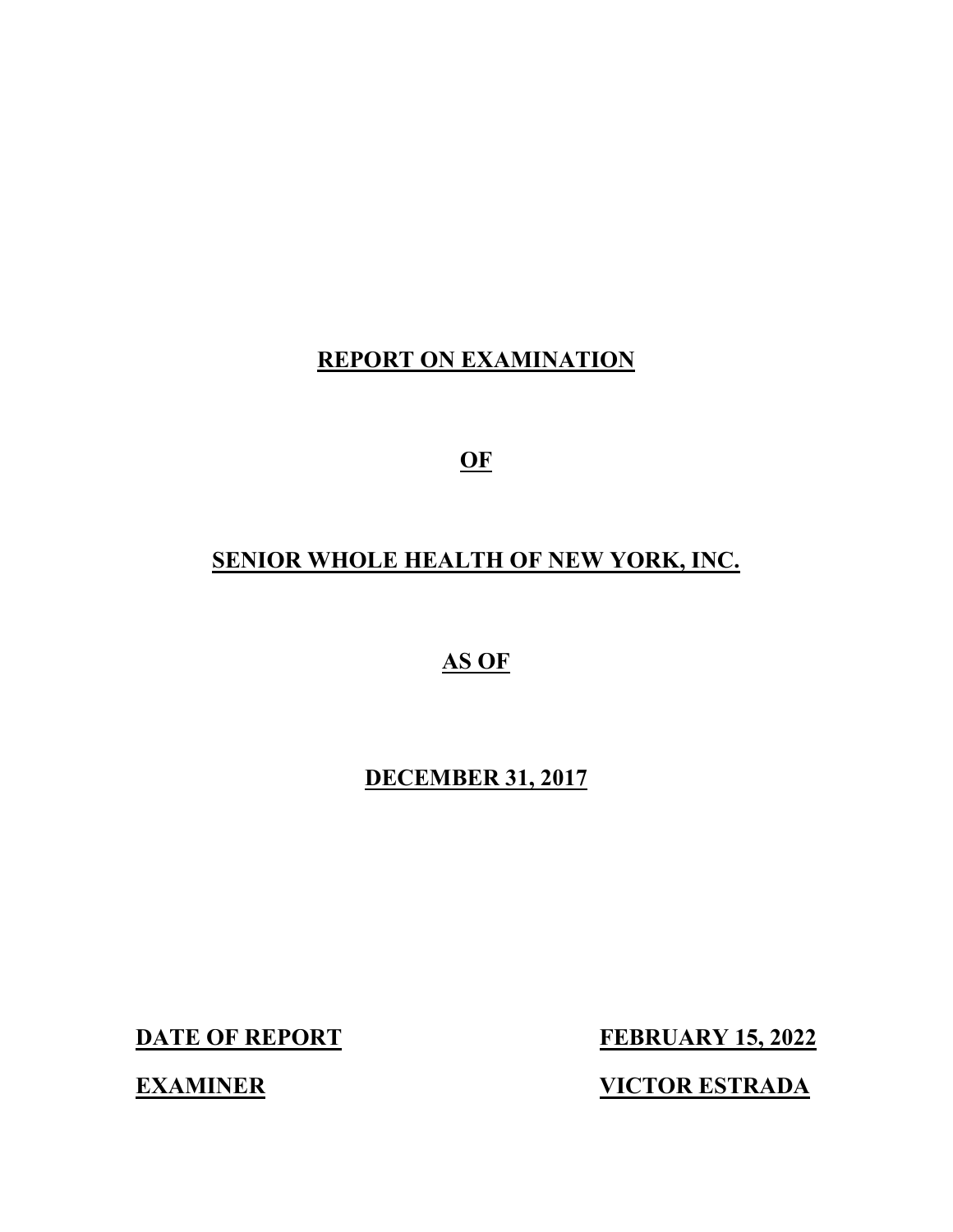## **TABLE OF CONTENTS**

## **ITEM NO. PAGE NO.**

| 1. | Scope of the examination                                                                                                                           | $\overline{2}$ |
|----|----------------------------------------------------------------------------------------------------------------------------------------------------|----------------|
| 2. | Description of the HMO                                                                                                                             | 4              |
|    | A. Corporate governance                                                                                                                            | 5              |
|    | B. Territory and plan of operation                                                                                                                 | 6              |
|    | C. Reinsurance                                                                                                                                     | 8              |
|    | D. Holding company system                                                                                                                          | 9              |
|    | E. Significant operating ratios                                                                                                                    | 12             |
|    | F. Abandoned Property Law                                                                                                                          | 13             |
|    | G. Disaster response plan                                                                                                                          | 14             |
| 3. | <b>Financial statements</b>                                                                                                                        | 15             |
|    | A. Balance sheet                                                                                                                                   | 16             |
|    | B. Statement of revenue and expenses and<br>changes in capital and surplus                                                                         | 17             |
| 4. | Market conduct activities                                                                                                                          | 18             |
|    | A. Record retention policy                                                                                                                         | 18             |
|    | B. Standards for Prompt, Fair and Equitable<br>Settlement of Claims For Health Care and<br>Payments For Health Care Services ("Prompt<br>Pay Law") | 19             |
| 5. | Compliance with prior report on examination                                                                                                        | 23             |
| 6. | Summary of comments and recommendations                                                                                                            | 26             |
|    |                                                                                                                                                    |                |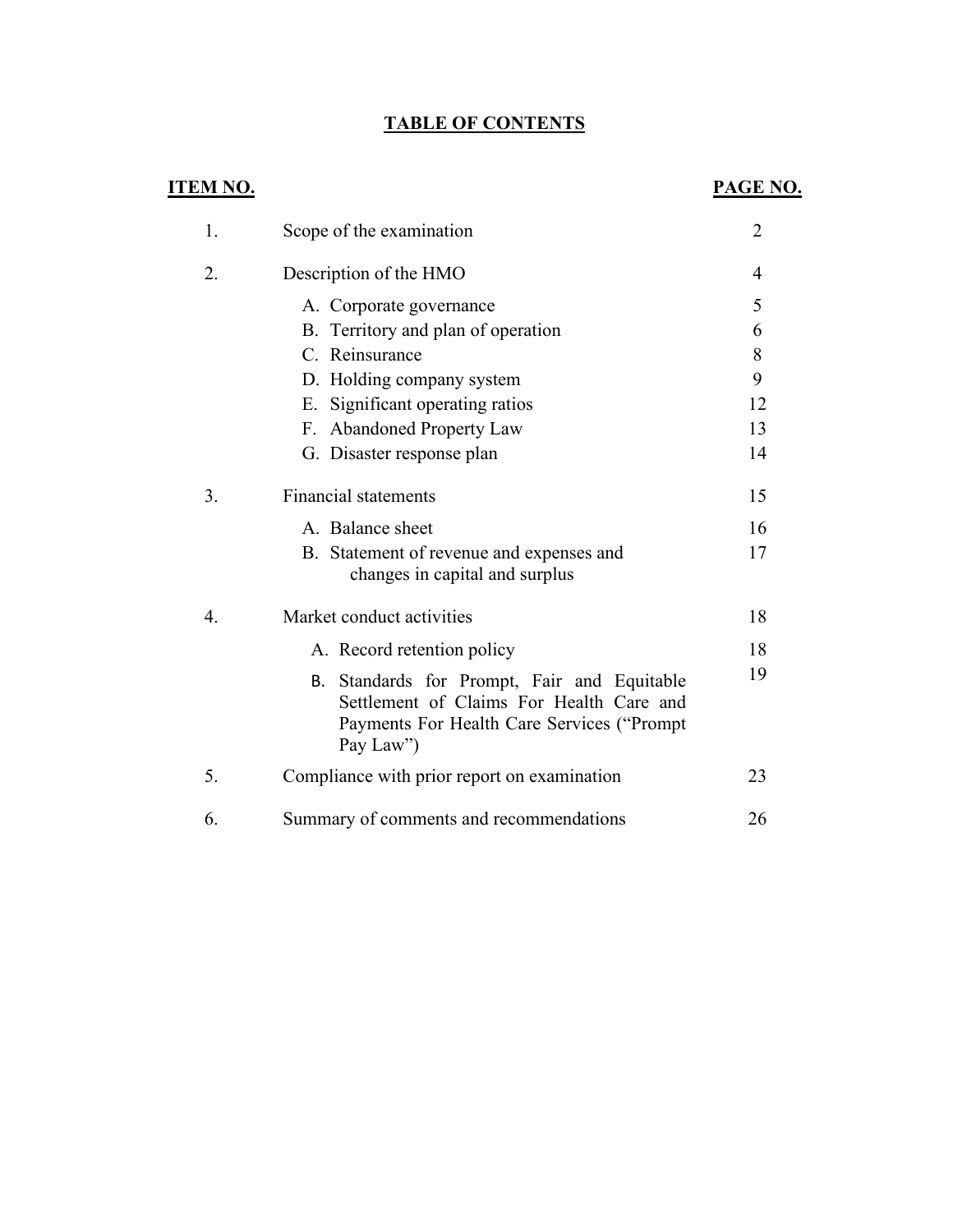

# **Department of Financial Services**

**KATHY HOCHUL** Governor **Superintendent** 

**ADRIENNE A. HARRIS** 

February 15, 2022

 Honorable Adrienne A. Harris Superintendent of Financial Services Albany, New York 12257

Madam:

 dated August 24, 2018, attached hereto, I have made an examination into the condition and affairs pursuant to the provisions of Article 44 of the New York Public Health Law, as of December 31, Pursuant to the requirements of the New York Insurance Law and New York Public Health Law, and acting in accordance with the instructions contained in Appointment Number 31806, of Senior Whole Health of New York, Inc., a for-profit health maintenance organization certified 2017, and respectfully submit the following report thereon.

 New York, Inc. located at 325 Adams Street, Brooklyn, New York. The examination was conducted at the administrative office of Senior Whole Health of

 Wherever the designations the "HMO" or "SWH" appears herein, without qualification, they should be understood to indicate Senior Whole Health of New York, Inc.

Wherever the designation the "Department" appears herein, without qualification, it should be understood to indicate the New York State Department of Financial Services.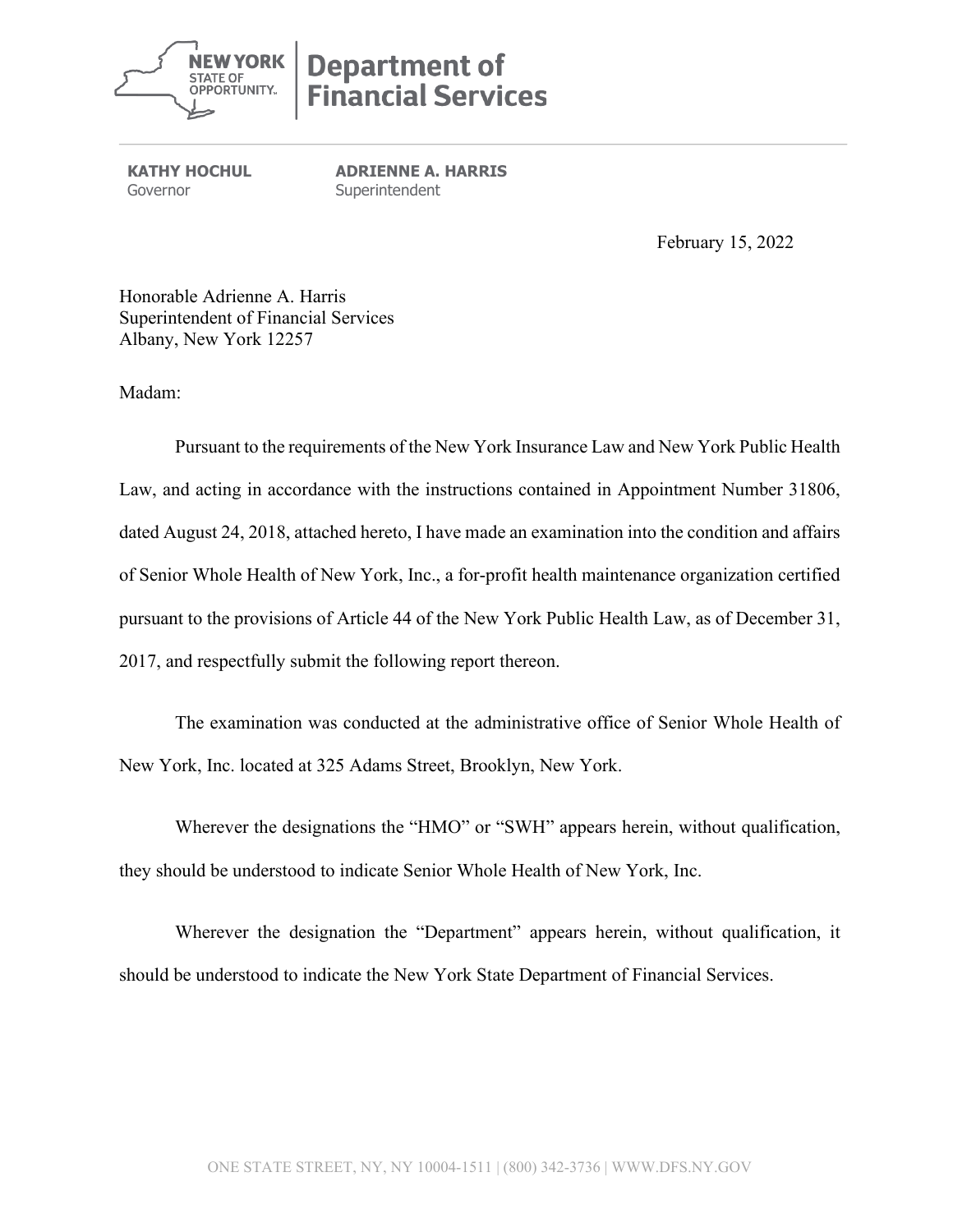#### 1. SCOPE OF THE EXAMINATION

 Senior Whole Health of New York, Inc. was previously examined as of December 31, 2014. This examination of the HMO was a combined (financial and market conduct) examination and covered the three-year period January 1, 2015 through December 31, 2017. The financial component of the examination was conducted as a financial examination, as such term is defined in the National Association of Insurance Commissioners ("NAIC") *Financial Condition Examiners Handbook, 2018 Edition* (the "Handbook"). The financial examination was conducted observing the guidelines and procedures in the Handbook, and where deemed appropriate by the examiner, transactions occurring subsequent to December 31, 2017 were also reviewed.

 The financial portion of the examination was conducted on a risk-focused basis in utilizes that evaluation in formulating the nature and extent of the examination. The examiner well as to identify prospective risks that may threaten the future solvency of the HMO. accordance with the provisions of the Handbook, which provides guidance for the establishment of an examination plan based on the examiner's assessment of risk in the HMO's operations and planned and performed the examination to evaluate the HMO's current financial condition, as

The examiner identified key processes, assessed the risks within those processes and assessed the internal control systems and procedures used to mitigate those risks. The examination also included an assessment of the principles used and significant estimates made by management, an evaluation of the overall financial statement presentation, and determined management's compliance with the Department's statutes and guidelines, Statutory Accounting Principles, as adopted by the Department, and NAIC annual statement instructions.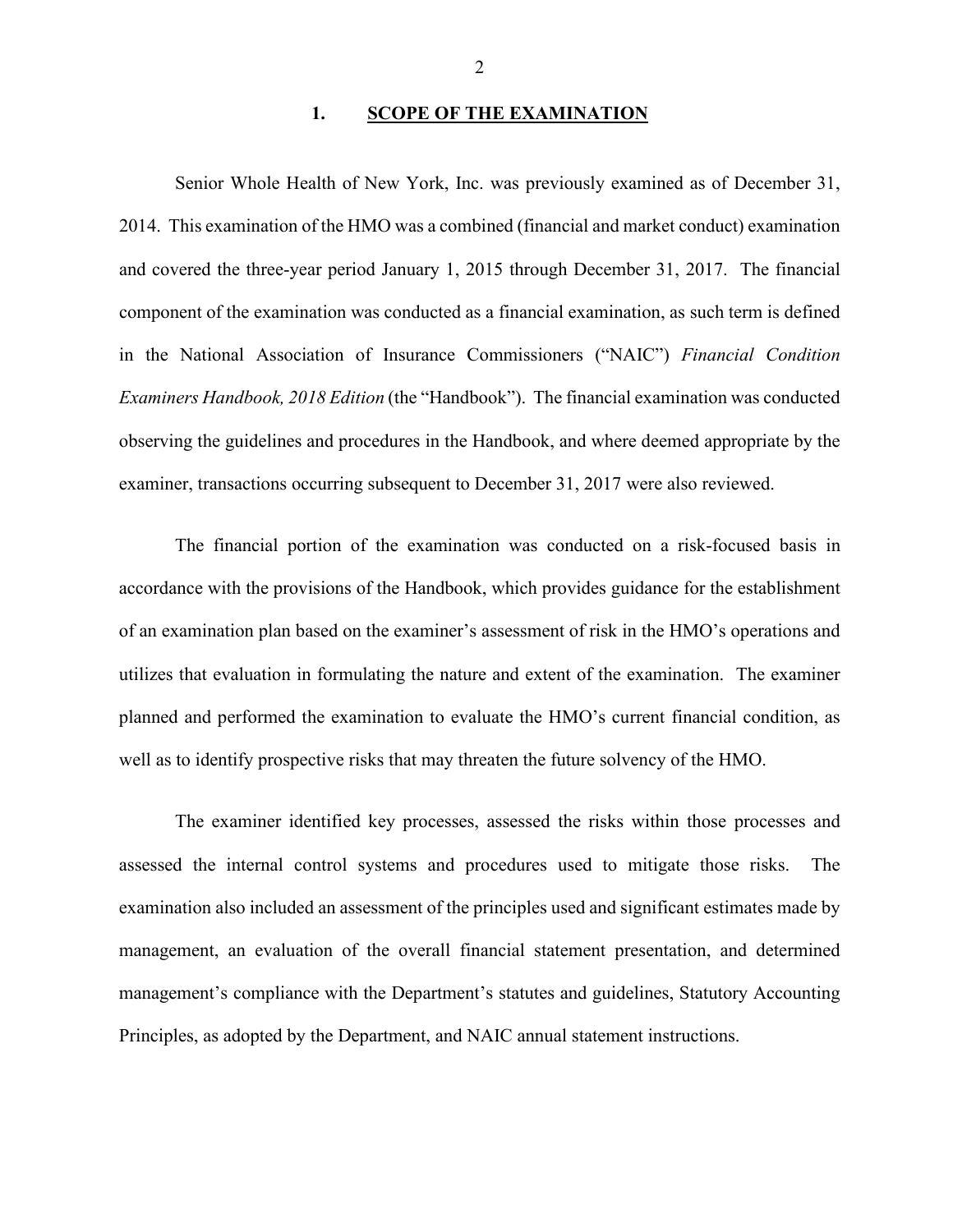branded risk categories. These categories are as follows: Information concerning the HMO's organizational structure, business approach and control environment were utilized to develop the examination approach. The examination evaluated the HMO's risks and management activities in accordance with the NAIC's nine

- Pricing / Underwriting
- Reserving
- Operational
- Strategic
- Credit
- Market
- Liquidity
- Legal
- Reputational

The examination also evaluated the HMO's critical risk categories in accordance with the

NAIC's ten critical risk categories. These categories are as follows:

- Valuation / Impairment of Complex or Subjectively Valued Invested Assets
- Liquidity Considerations
- Appropriateness of Investment Portfolio and Strategy
- Appropriateness / Adequacy of Reinsurance Program
- Reinsurance Reporting and Collectability
- Underwriting and Pricing Strategy / Quality
- Reserve Data
- Reserve Adequacy
- Related Party / Holding Company Considerations
- Capital Management

 accounting firm Ernst and Young LLP ("E&Y"). SWH received an unmodified opinion in each The HMO was audited annually, for the years 2015 through 2016, by the accounting firm PricewaterhouseCoopers LLP ("PwC"). For the year 2017, the HMO was audited by the of those years. Certain audit workpapers of E&Y were reviewed and relied upon in conjunction with this examination.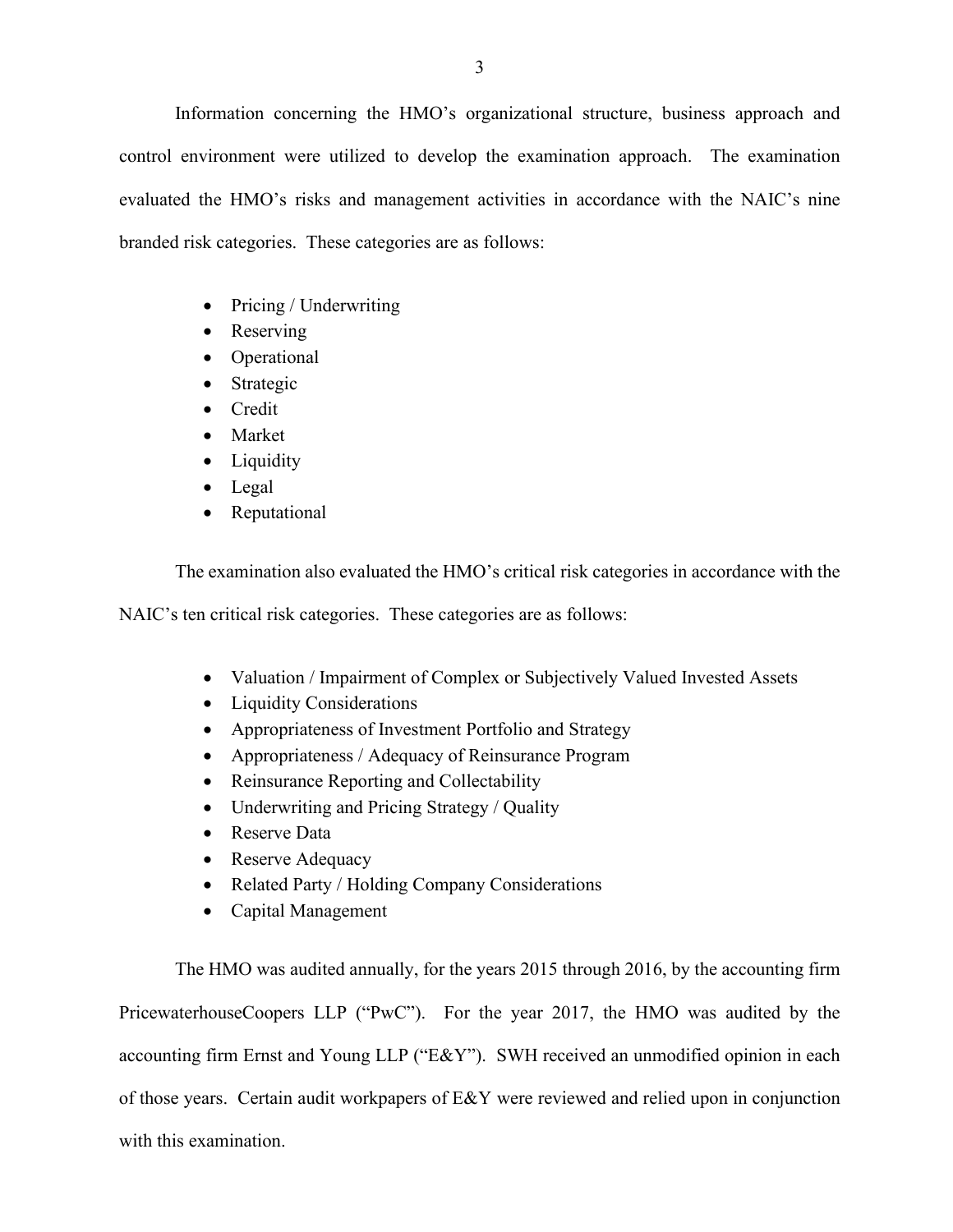recommendations contained in the prior report on examination. The results of the examiner's review are contained in Item 5 of this report. The examiner reviewed the corrective actions taken by the HMO with respect to the

This report on examination is confined to financial statements and comments on those matters which involve departures from laws, regulations or rules, or which are deemed to require an explanation or description.

#### **2. DESCRIPTION OF THE HMO**

 17, 2006, from the New York State Department of Health ("DOH") to operate as a health maintenance organization pursuant to Article 44 of the New York State Public Health Law. In participate in New York State's Medicaid Advantage Program. The HMO is a for-profit stock company that was incorporated in the State of New York on August 1, 2006. The HMO received a Certificate of Authority ("Certificate"), effective August addition, the Certificate also empowered the HMO to enroll members covered under the Medicare program. Subsequent to the HMO commencing business on January 1, 2007, DOH granted the HMO an amended Certificate, effective September 15, 2007, which permitted the HMO to

 to receive Medicare and Medicaid. The HMO also received authorization from the Centers for Medicare and Medicaid Services to operate as a "Special Needs Plan" ("SNP") to its members. severe or disabling chronic conditions. Beginning in October 2012, DOH granted the HMO The HMO provides managed health care services to dual-eligible members who qualify SNPs' were created by the United States Congress within the Medicare Modernization Act of 2003 as a new type of Medicare managed care plan which focus on certain groups of Medicare beneficiaries: the institutionalized, dual-eligible (Medicare and Medicaid) and beneficiaries with approval to write Managed Long-Term Care Plan insurance.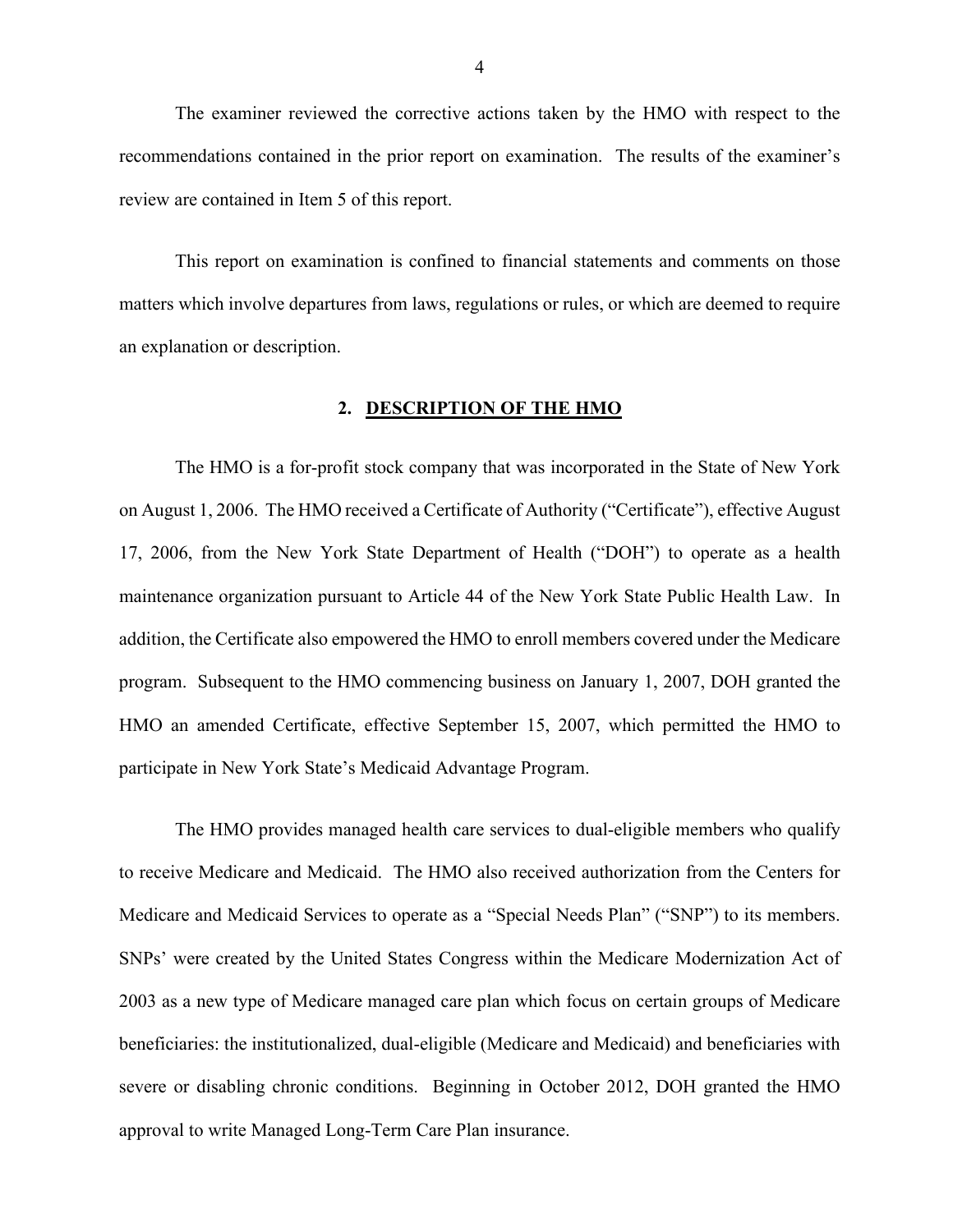#### A. Corporate Governance

 one (1) nor more than ten (10) members. As of December 31, 2017, the directors of the HMO Pursuant to the HMO's by-laws, the board of directors of the HMO shall not be less than were as follows:

| Name and Residence   | Principal Business Affiliation        |
|----------------------|---------------------------------------|
| Anne McCabe          | Vice President,                       |
| Saratoga Springs, NY | Senior Whole Health of New York, Inc. |
| Jonathan Rubin,      | Chief Financial Officer,              |
| West Simsbury, CT    | Senior Whole Health of New York, Inc. |
| Sam Srivastava       | Chief Executive Officer,              |
| Wilton, CT           | Senior Whole Health of New York, Inc. |

 Financial Officer of Magellan Health, Inc.) and Sam Srivastava (Chief Executive Officer of Subsequently, in 2018, the three-member board was replaced by Jonathan Rubin (Chief Magellan Health, Inc.).

 examination period were reviewed. The HMO's by-laws require that the board of directors meet with all board members attending at least one-half of the meetings they were eligible to attend. with all board members attending at least one-half of the meetings they were eligible to attend. However, it was noted that the board members failed to "sign off" on the prior report on The minutes of all meetings of the board of directors and committees held during the at least quarterly. The review indicated all board and committee meetings were well attended, examination.

Section 312(b) of the New York Insurance Law states in part:

 "(b) A copy of the report shall be furnished by such insurer or other person to each member of its board of directors and each such member shall sign a statement which shall be retained in the insurer's files confirming that such member has received and read such report."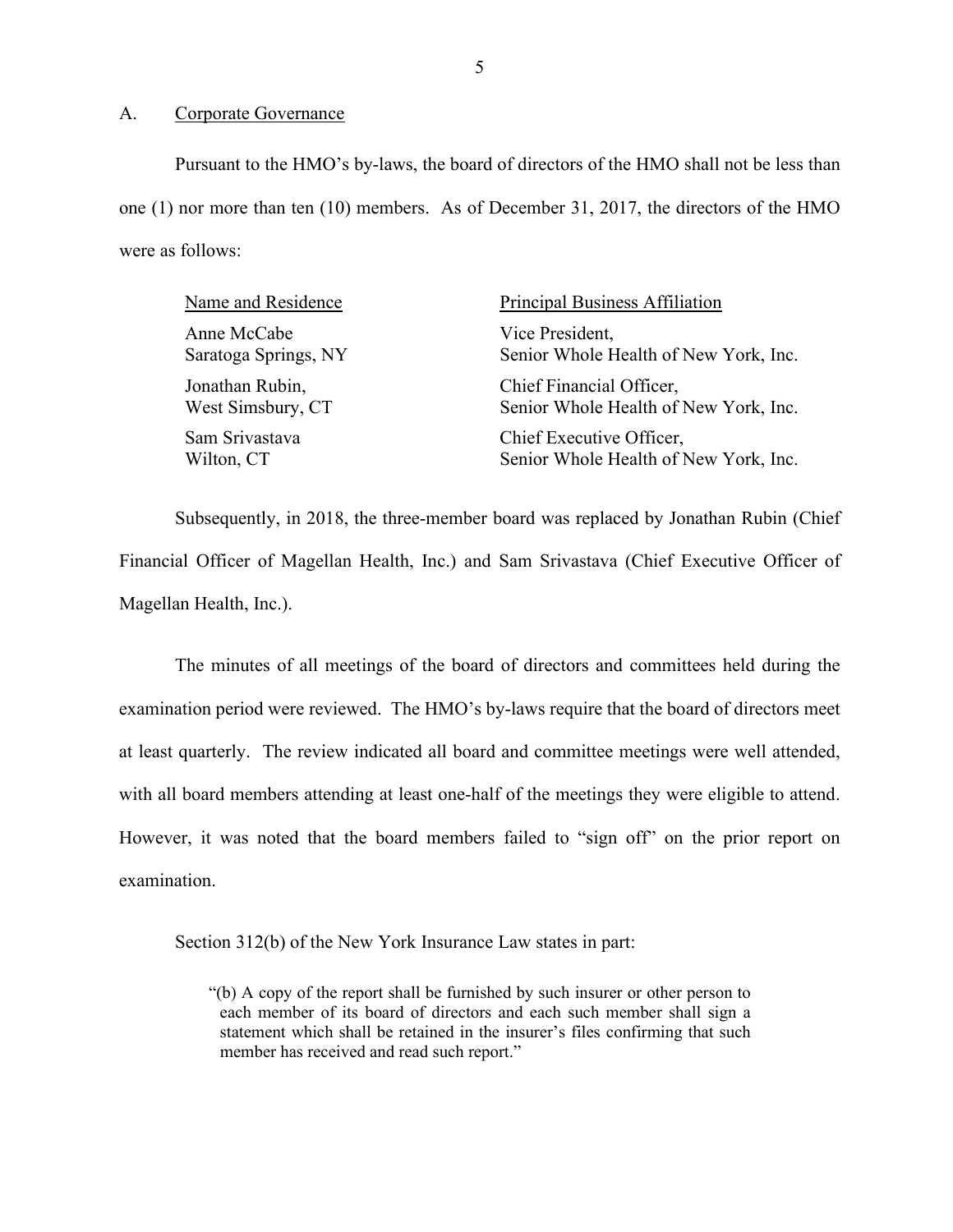<span id="page-7-0"></span>It is recommended that the HMO comply with Section 312(b) of the New York Insurance Law by requiring each member of its board of directors to sign a statement, which shall be retained in the HMO's files, confirming that such board member received and read the prior report on examination issued by the Department.

A similar recommendation was included in the prior report on examination.

examination, as required by Section 312(b) of the New York Insurance Law. Subsequent to the examination date, the HMO provided signed statements from each board member confirming they have received and read the Department's issued prior report on

As of December 31, 2017, the principal officers of the HMO were as follows:

| Name               | Title                   |
|--------------------|-------------------------|
| David Kleinhanzl   | Chief Executive Officer |
| Juno Paramadevan   | Chief Financial Officer |
| Andrew M. Cummings | Secretary               |
| Anne McCabe        | Vice President          |

 Muscarella, (President and Chief Executive Officer), Amanda Jackson, (Chief Financial Officer), Ann McCabe and Margie Smith, (Vice Presidents) and Andrew Cummings, (Secretary). Ms. Muscarella was subsequently replaced by Mary Shinham, as the HMO's President and Chief Subsequently, in 2018, the principal officers of the HMO were replaced by Sharon Executive Officer.

#### B. Territory and Plan of Operation

 The HMO obtained its Certificate from the New York State Department of Health as a Medicaid Advantage Plan on September 15, 2007. The amended Certificate as of October 19,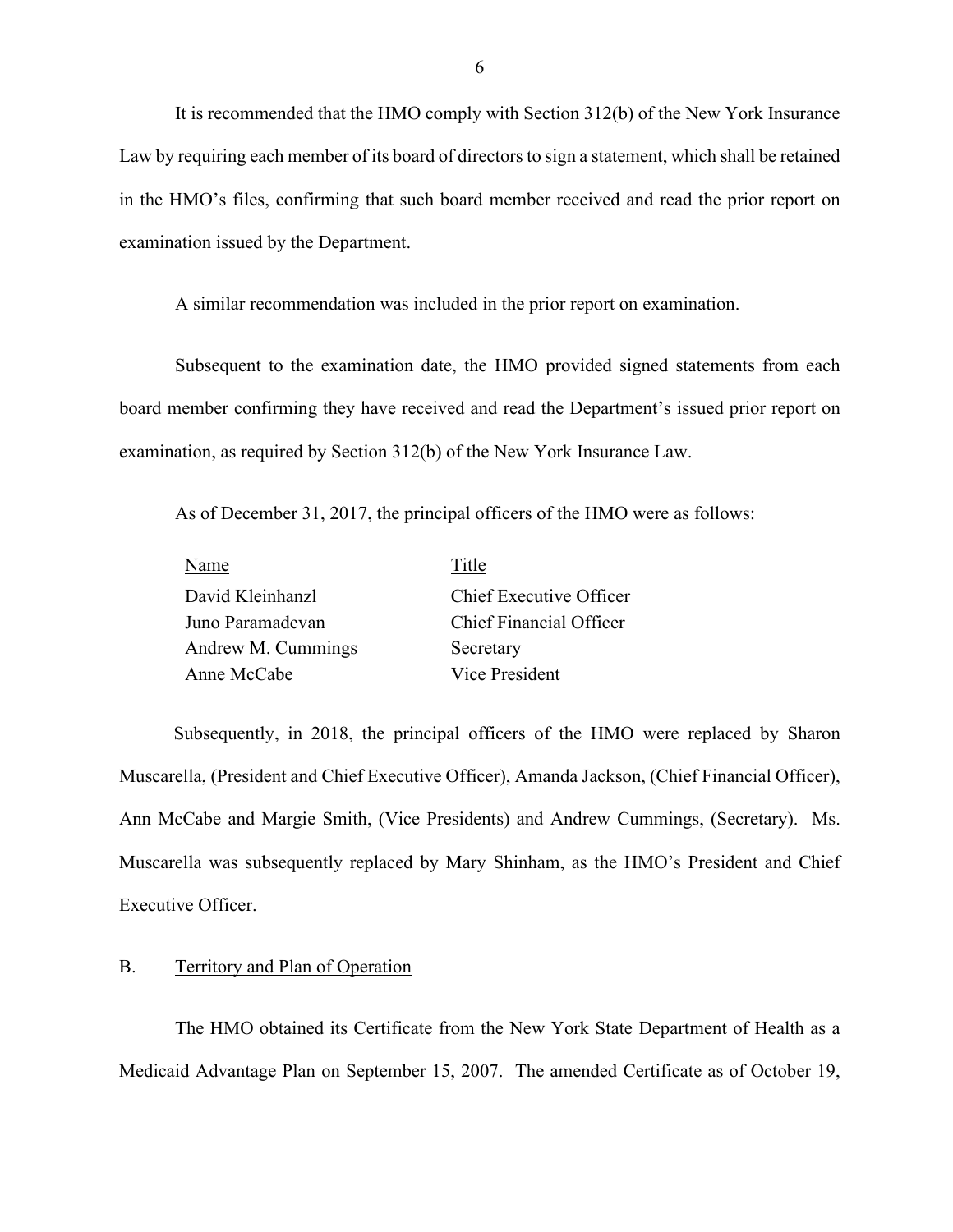2017 allowed the HMO to offer Medicare and Medicaid Advantage Plus only, in the following six (6) counties in New York City:

| <b>Bronx</b> | Kings         | Nassau      |
|--------------|---------------|-------------|
| New York     | <b>Oueens</b> | Westchester |

As of October 19, 2017, the HMO was also approved to operate a partial capitation Managed Long-Term Care Plan serving the Medicaid population in the following five (5) counties in New York City:

| <b>Bronx</b>      | Kings | New York | Queens | Westchester                                                                                      |  |
|-------------------|-------|----------|--------|--------------------------------------------------------------------------------------------------|--|
|                   |       |          |        |                                                                                                  |  |
|                   |       |          |        | As of October 19, 2017, the HMO was also approved to offer the Fully Integrate Duals             |  |
|                   |       |          |        | Advantage ("FIDA") product serving dually eligible population in the following four (4) counties |  |
| in New York City: |       |          |        |                                                                                                  |  |

| Bronx | Kings | New York | <b>Oueens</b> |
|-------|-------|----------|---------------|
|       |       |          |               |

The HMO reported premiums written totaling \$790,904,936 during the three-year period under examination, January 1, 2015 through December 31, 2017. Below is a summary of the HMO's total written premiums by county during the examination period.

| County       | 2015             | 2016          | 2017          | Total         |
|--------------|------------------|---------------|---------------|---------------|
| <b>Bronx</b> | 23,709,650<br>\$ | 40,620,735    | \$62,953,440  | \$127,283,825 |
| Kings        | 53,356,703       | 93,221,478    | 156,944,462   | 303,522,643   |
| Nassau       |                  |               | 296,653       | 296,653       |
| New York     | 24,542,709       | 46,285,486    | 76,096,405    | 146,924,600   |
| Queens       | 31,442,083       | 65,574,999    | 115,847,704   | 212,864,786   |
| Westchester  |                  |               | 12,429        | 12,429        |
| Total        | \$133,051,145    | \$245,702,698 | \$412,151,093 | \$790,904,936 |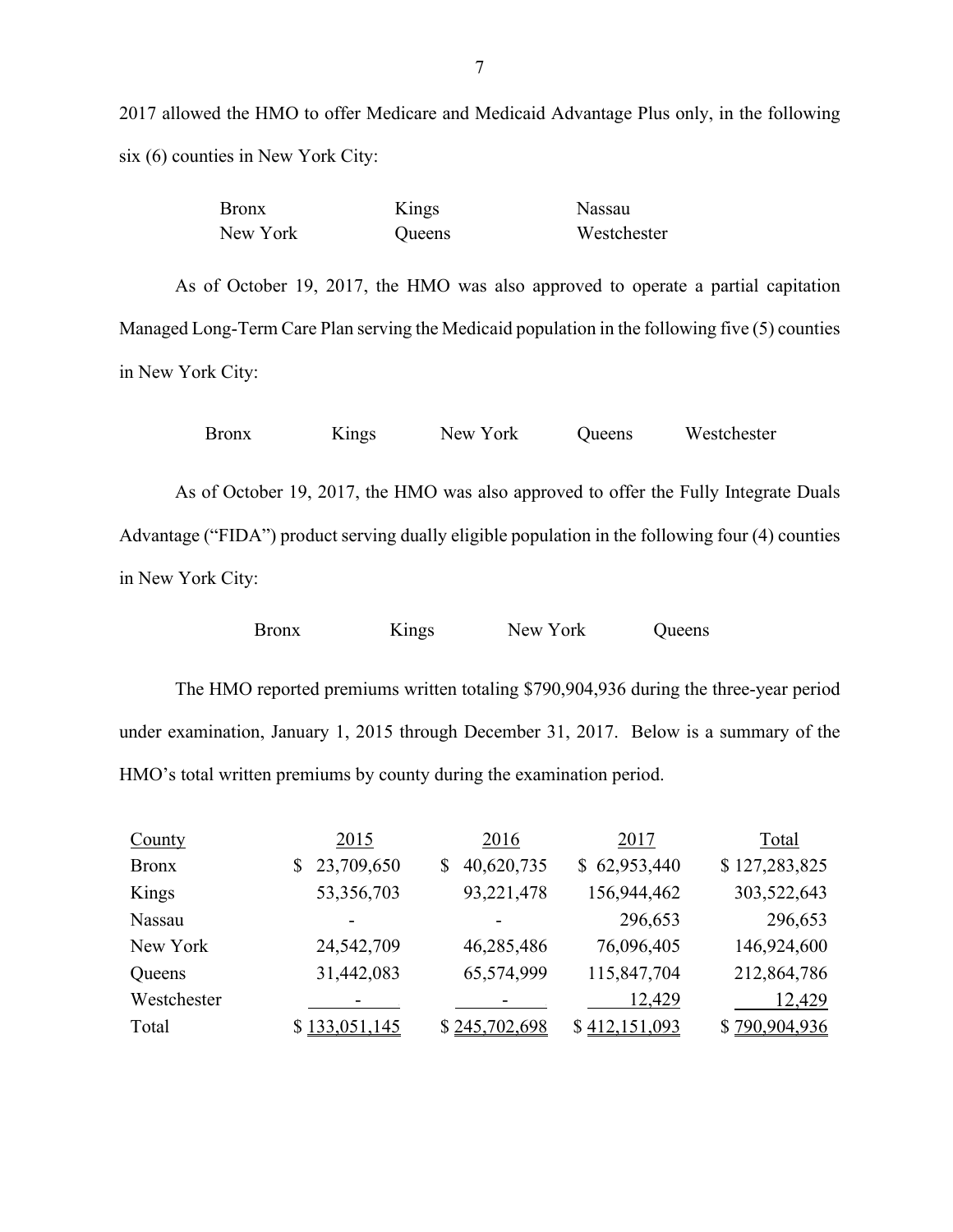the three-year period under examination: The following is a summary of the HMO's total premiums written by line of business for

| the three-year period under examination:           |               |
|----------------------------------------------------|---------------|
| Line of Business                                   | Total         |
| Medicare Advantage (including Part D)              | \$24,779,231  |
| Medicaid Advantage (including Part D)              | 22,488,228    |
| Medicaid Advantage Plus and Managed Long-Term Care | 743,637,477   |
| Total                                              | \$790,904,936 |

 2017, the HMO experienced a net increase in enrollment of 6,056 members. An analysis of the During the three-year period under examination, January 1, 2015 through December 31, enrollment is set forth below:

| Year | Enrollment | Increase |
|------|------------|----------|
| 2015 | 3,773      | 108.22%  |
| 2016 | 6,936      | 83.83%   |
| 2017 | 9,829      | 41.71%   |

### C. Reinsurance

The HMO held the following ceded reinsurance coverage in effect with Highmark Life Insurance Company, an authorized reinsurer, at December 31, 2017:

| <b>Effective Period</b>       | HMO's Retention                   | Reinsurer's Liability                                                                                                                 |
|-------------------------------|-----------------------------------|---------------------------------------------------------------------------------------------------------------------------------------|
| July 1, 2017 to June 30, 2018 | $$200,000$ annually<br>per member | \$2 million per member, per contract<br>year, in excess of \$200,000 annually<br>per member; \$2 million per member,<br>per lifetime. |

 insolvency clause, prescribed by Section 1308 of the New York Insurance Law. The reinsurance agreement noted above contained the required clauses, including the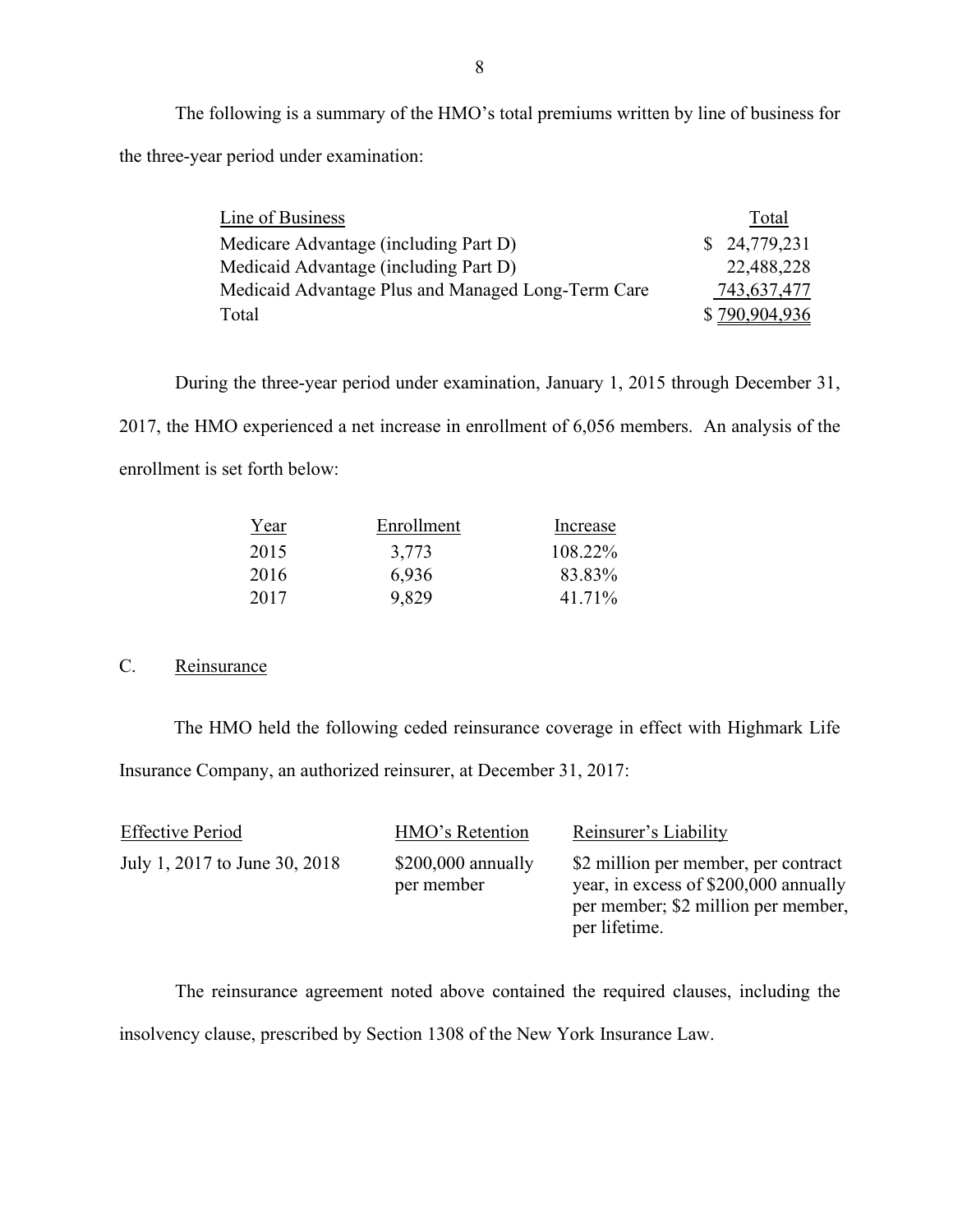#### <span id="page-10-0"></span>D. Holding Company System

 On October 31, 2017, the owners of SWH Holdings, Inc., including TA Associates, Inc. its subsidiaries, including the HMO in the transaction. Effective January 1, 2018, the HMO and another Magellan subsidiary, AlphaCare of New York, Inc. ("AlphaCare") were merged. The HMO is the surviving entity, and AlphaCare no longer exists. who had controlling interest, sold their stake in SWH Holdings, Inc. to Magellan Health, Inc. ("Magellan"). Magellan acquired the HMO's ultimate parent company, SWH Holdings, Inc. and

The following chart, in part, depicts the HMO's reporting of the relationship with members of its holding company system as of December 31, 2017.

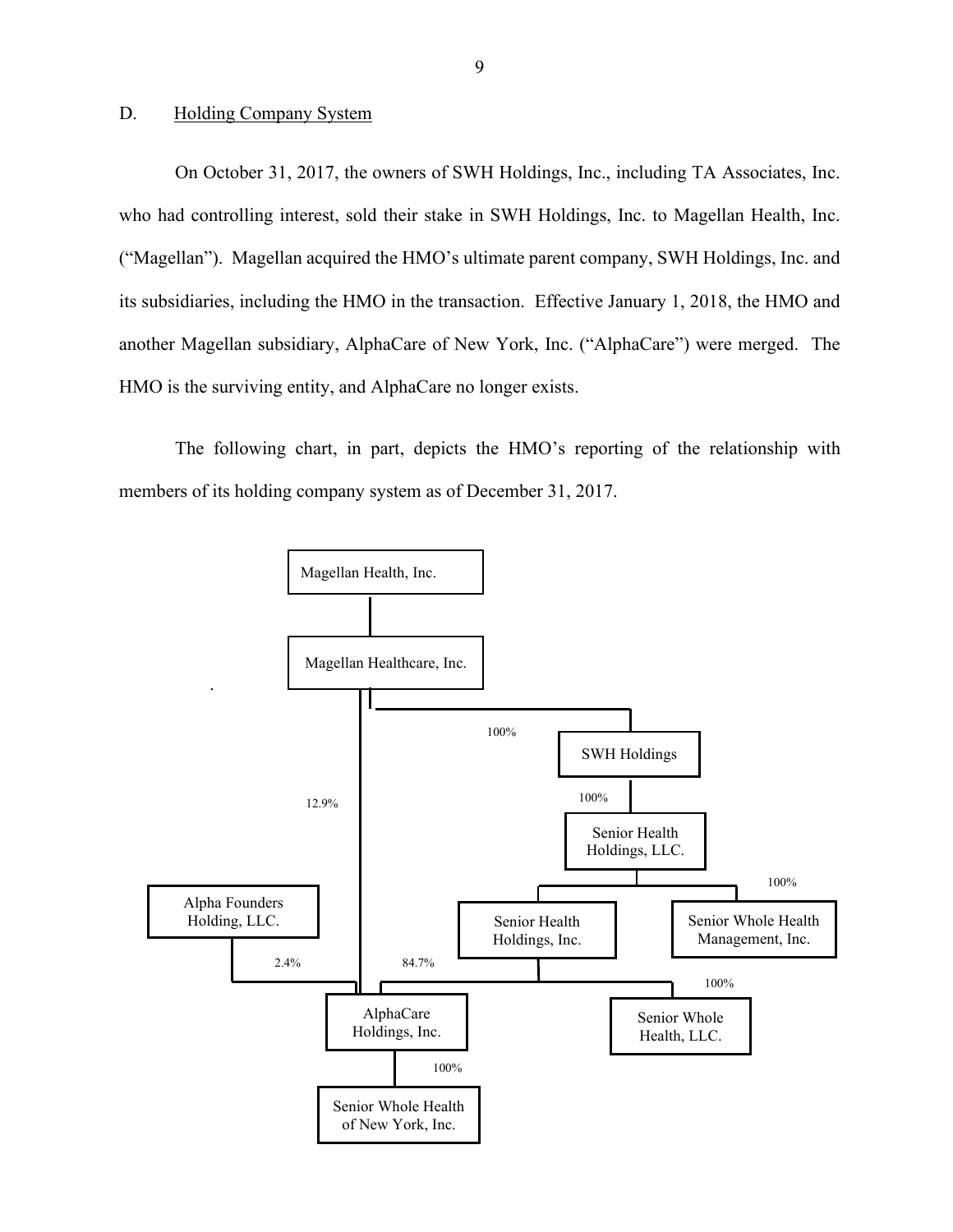Description of Ownership as of December 31, 2017

 HMO and Senior Whole Health, LLC, a Delaware LLC, was organized to provide Medicare and Senior Health Holdings, LLC ("SHH-LLC") was organized as a holding company for Senior Health Holdings, Inc. ("SHH-INC"). SHH-INC is the immediate parent company of the Medicaid benefits in Massachusetts.

#### Senior Health Holdings, LLC ("SHH-LLC")

 SHH-LLC was organized on September 25, 2006 as a limited liability company. SHH-LLC's principal business activities include: (i) acting as a direct holding company for Senior Health Holdings, Inc. and Senior Whole Health Management, Inc. and (ii) providing capital indirectly to Senior Whole Health of New York, Inc., via Senior Health Holdings, Inc.

#### Senior Health Holdings, Inc. ("SHH-INC")

 October 18, 2004, SHH-INC reorganized to a Delaware corporation. As its principal business activity SHH-INC acts as a direct holding company for Senior Whole Health, LLC and Senior Whole Health of New York, Inc. SHH-INC, initially organized on April 30, 2004 as a limited liability company. On

#### Senior Whole Health, LLC ("SWH-LLC")

SWH-LLC was organized on February 19, 2003 as a limited liability company. SWH-LLC's principal business activity is providing health care that expands the provisions of Medicaid and Medicare managed care services to the elderly population in Massachusetts. Such managed care services are provided under a Senior Care Organization contract with Centers for Medicare and Medicaid in partnership with the Commonwealth of Massachusetts.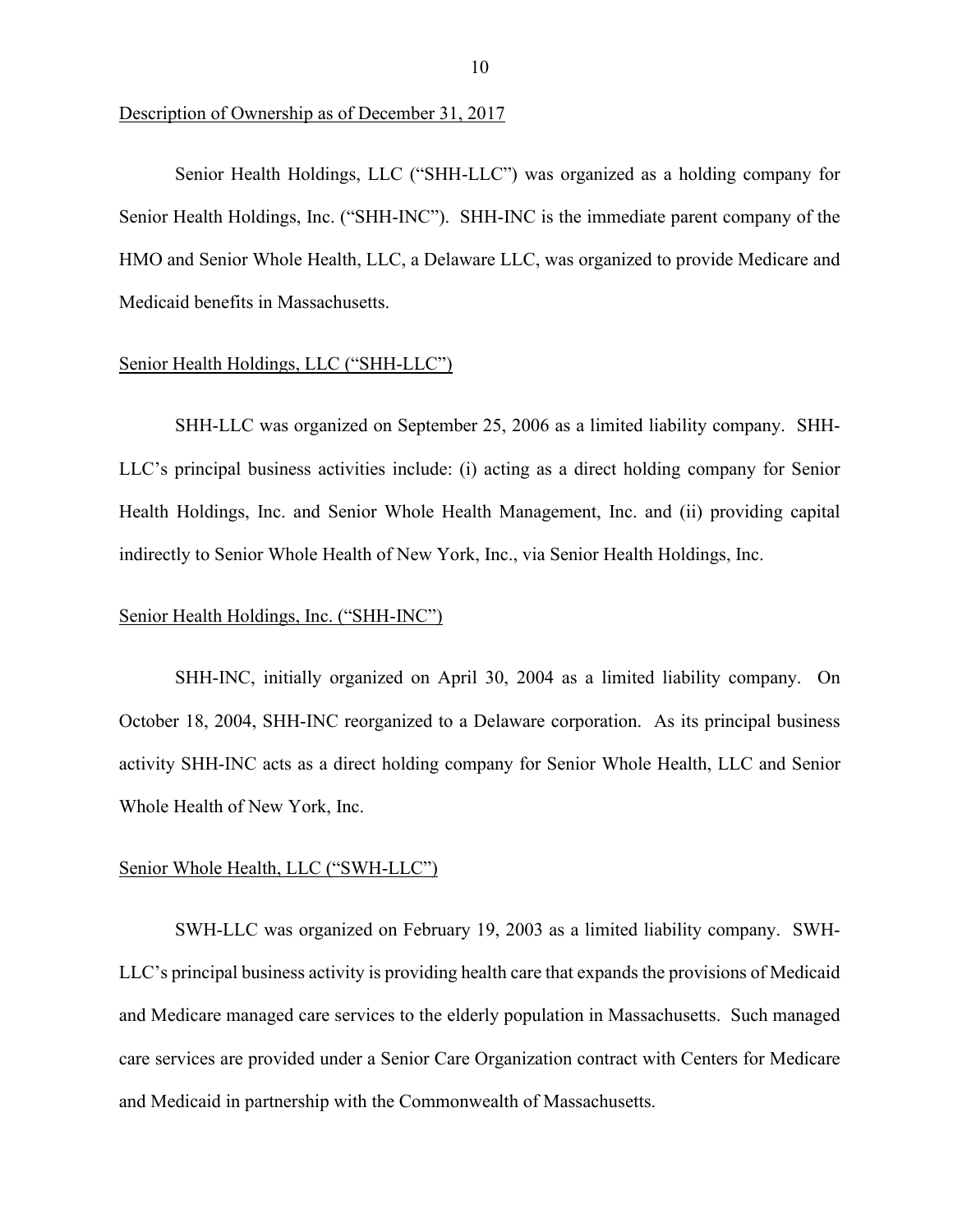Senior Whole Health Management Company, Inc. ("SWH-MGT")

SWH-MGT was incorporated on September 29, 2006. Its principal business function is to provide administrative and management services to SWH-LLC and Senior Whole Health of New York, Inc. by entering into Outsourced Service agreements and Equipment and Personnel Lease agreements with the aforementioned affiliates.

At December 31, 2017, the HMO had the following inter-company agreements in effect with SWH-MGT:

#### Outsourced Services Agreement effective October 1, 2006 (Joint Services Agreement)

SWH-MGT provides the HMO with various services including accounting/auditing, claims processing, legal compliance, marketing/public relations, information network and software systems, and provider credentialing, etc. Reimbursement is on an allocated cost basis with monthly fees payable. Personnel costs charged for services rendered in connection with said agreement pertain only to those used in common (joint expenses) between Senior Whole Health of New York Inc. and any other entities within the holding system.

This agreement, which was amended effective October 1, 2011, was filed with the New York State Department of Health ("DOH") and approved on May 30, 2013. This agreement was effective as of June 12, 2013, for a five-year term.

#### Equipment and Personnel Lease Agreement

SWH-MGT leases to the HMO the services of SWH-MGT's employees and all equipment necessary for the operation of the HMO. Personnel costs charged for services rendered in connection with said agreement pertain only to those employees whose time is wholly dedicated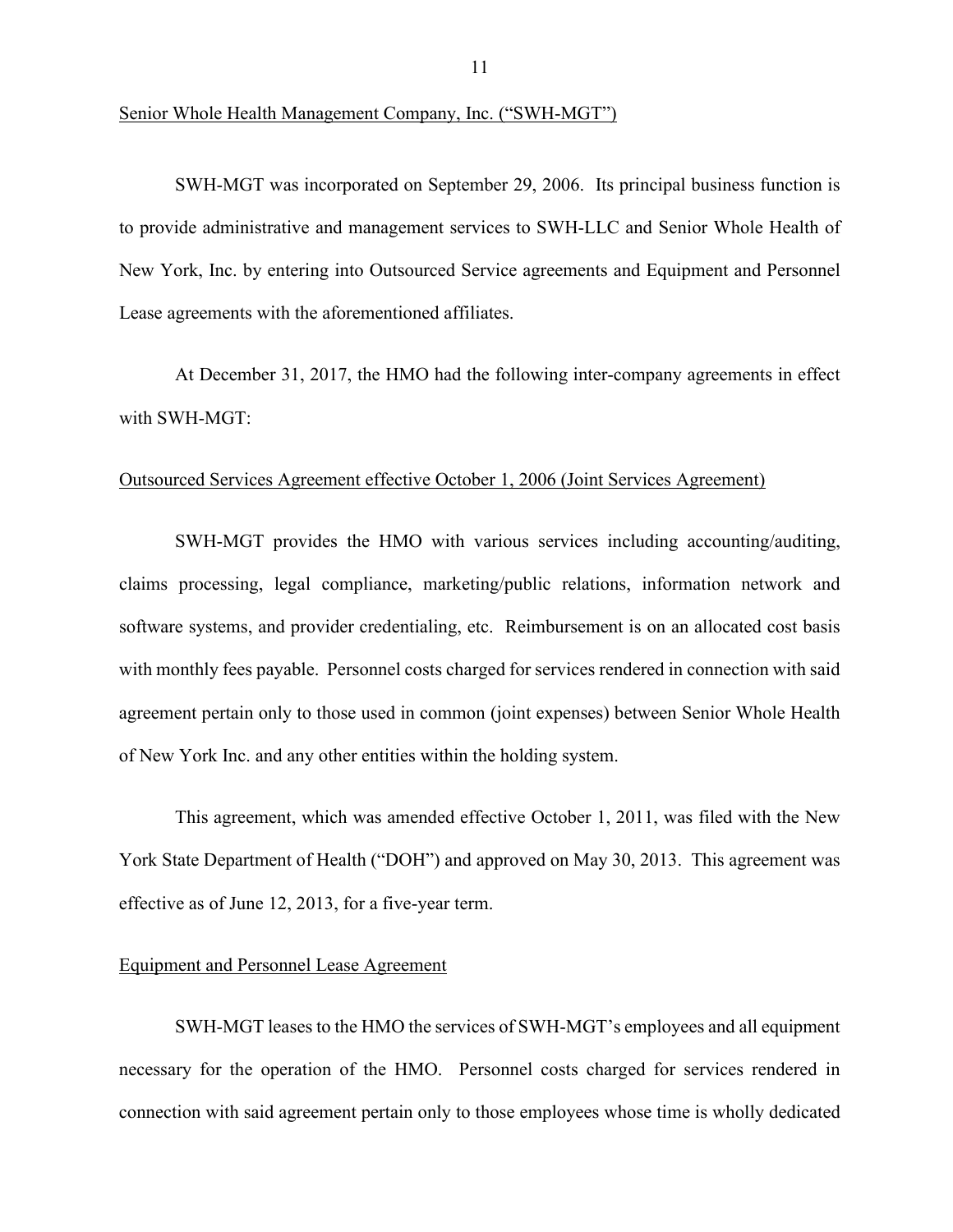to the business and affairs of Senior Whole Health of New York, Inc. Reimbursement is on a cost basis with invoiced charges paid monthly.

 2006. The Department accepted the initial agreement. On June 2, 2009, DOH approved an amendment to the agreement. The amended agreement became effective on June 19, 2009. This initial agreement, effective October 1, 2006, was approved by DOH on August 17,

#### Consolidated Tax Allocation Agreement

 parent, Senior Health Holdings, Inc. ("SHH-INC"). SHH-INC and its subsidiaries, the HMO and SHH-INC. This agreement was submitted to DOH with the HMO's initial application for a Certification of Authority and was approved by DOH on August 17, 2006. The Department This agreement was executed on September 5, 2006 between the HMO and its immediate Senior Whole Health, LLC, agreed to the filing of a consolidated Federal income tax return by accepted the original agreement on November 8, 2008.

#### E. Significant Operating Ratios

The following ratios have been computed, as of December 31, 2017, based upon the results of this examination. The ratios presented below are on an earned-incurred basis and encompass the three-year period covered by this examination:

|                                 | Amount        | Ratio    |
|---------------------------------|---------------|----------|
| Claims                          | \$696,053,132 | 88.00%   |
| Claims adjustment expenses      | 8,571,201     | $1.10\%$ |
| General administrative expenses | 58, 364, 279  | $7.40\%$ |
| Net underwriting gain           | 27,916,324    | $3.50\%$ |
| Premiums earned                 | \$790,904,936 | 100.00%  |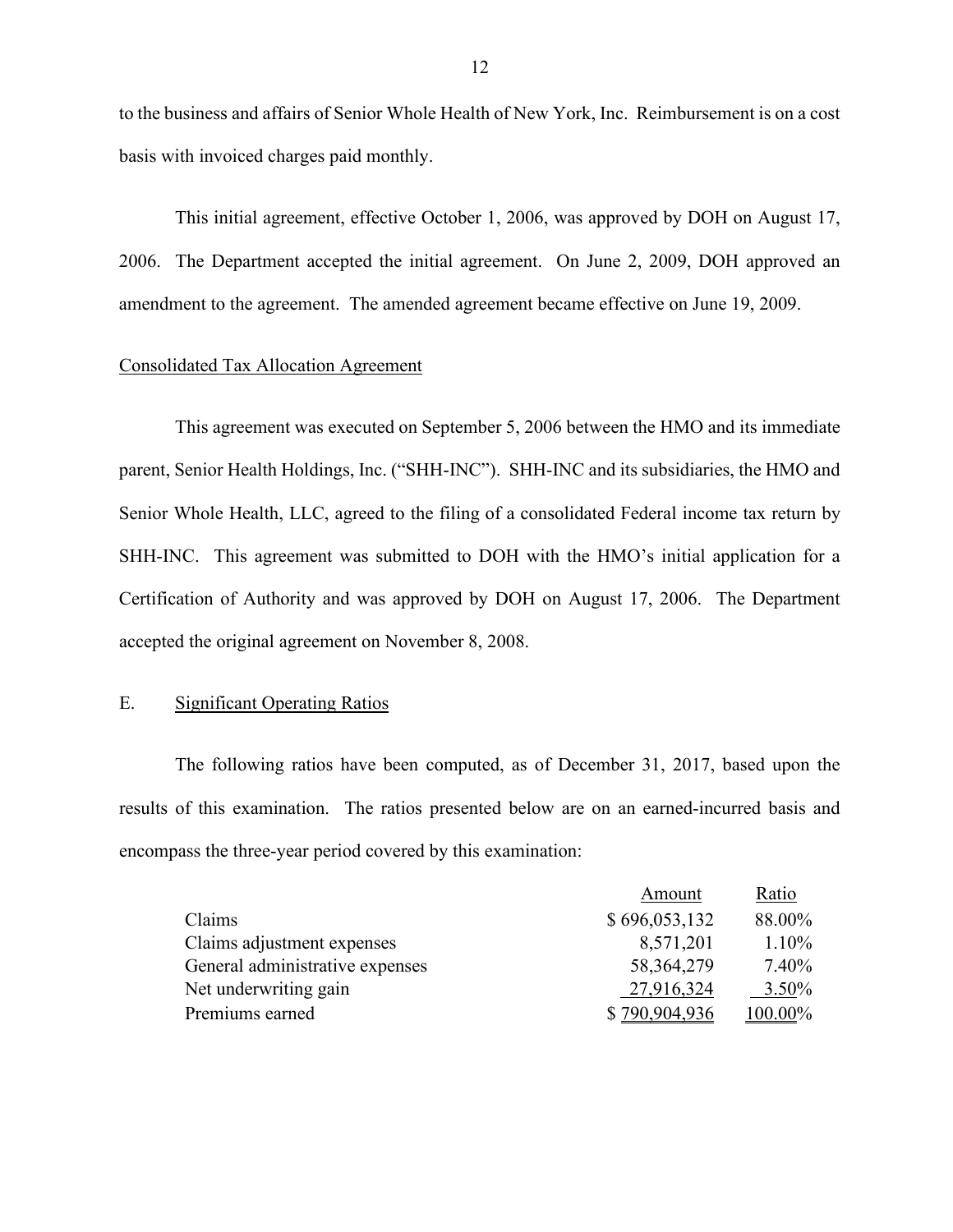#### <span id="page-14-0"></span>F. Abandoned Property Law

Section 1316 of the New York Abandoned Property Law states in part:

- "1. Any amount issued and payable …to a resident of this state on or because of a policy of insurance other than life insurance shall be deemed abandoned property if unclaimed for three years by the person entitled thereto. Such abandoned property shall be reported to the comptroller on or before the first day of April in each succeeding year."
- 2. Every insurer shall cause to be published, on or before the first day of May in each year, a list of such abandoned property in the same manner as that prescribed for life insurance companies by section seven hundred two of this chapter.
- 3. Such property…shall be paid or delivered to the comptroller within the first day of September of each year…"

 were requested to determine compliance with the filing requirements of Section 1316 of the New During the examiner's review of cash, it was noted that numerous unclaimed checks of three years or older were listed on the December 31, 2017 cash reconciliation of the HMO's checking account. The HMO's abandoned property reports for the period under examination York Abandoned Property Law. SWH was unable to provide the examiner with the applicable abandoned property filings.

It is recommended that the HMO comply with the requirements of Section 1316 of the New York Abandoned Property Law by filing the requisite abandoned property reports with the Office of the New York Comptroller.

It is also recommended that the HMO comply with the requirements of Section 1316 of the New York Abandoned Property Law by annually publishing a list of names with the last known addresses of the persons appearing to be entitled to such abandoned property.

It is further recommended that the HMO file proof of such publication with the Office of the State Comptroller.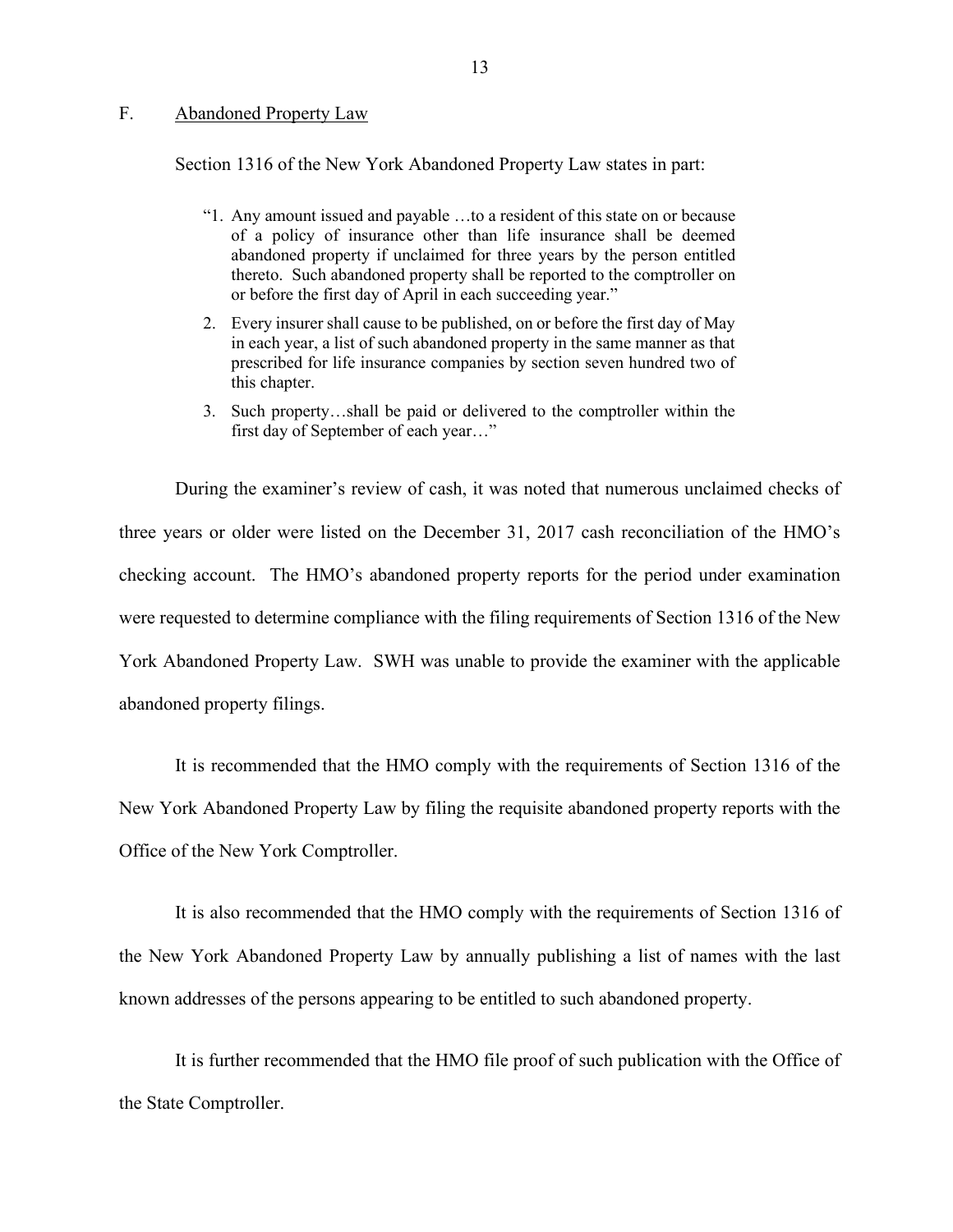#### <span id="page-15-0"></span>G. Disaster Response Plan

Circular Letter No. 5 (2017) states, in part:

 "By June 16, 2017, each addressee must submit to the Department a and instructions for their completion and submission, are available at [http://www.dfs.ny.gov/insurance/iindx.htm#dpr.](http://www.dfs.ny.gov/insurance/iindx.htm#dpr) An addressee should report to the Department as soon as possible any change in the disaster response plan, a response to the disaster response plan questionnaire, and a response to the business continuity plan questionnaire, pursuant to Insurance Law § 308. The electronic templates for the disaster response plan and business continuity plan questionnaires, information requested by submitting an updated response to the disaster response plan or business continuity plan questionnaire.

 When submitting a disaster response plan, an addressee must document that the disaster response plan was approved by the relevant board of directors, or appropriate committee thereof or, if there is no board of need not submit the plan again. Instead, the addressee must submit a directors, then the governing body. If the current disaster response plan is the same as the last plan filed with the Department, then an addressee statement indicating that the previously filed disaster response plan is still in effect."

It was noted that the HMO failed to file a Disaster Response Plan Questionnaire and

Business Continuity Plan Questionnaire with the Department as required by Insurance Circular

Letter No. 5 (2017).

It is recommended that the HMO complete and file a Disaster Response Plan

Questionnaire and Business Continuity Plan Questionnaire with the Department, as required by

Insurance Circular Letter No. 5 (2017).

A similar recommendation was made in the prior report on exam.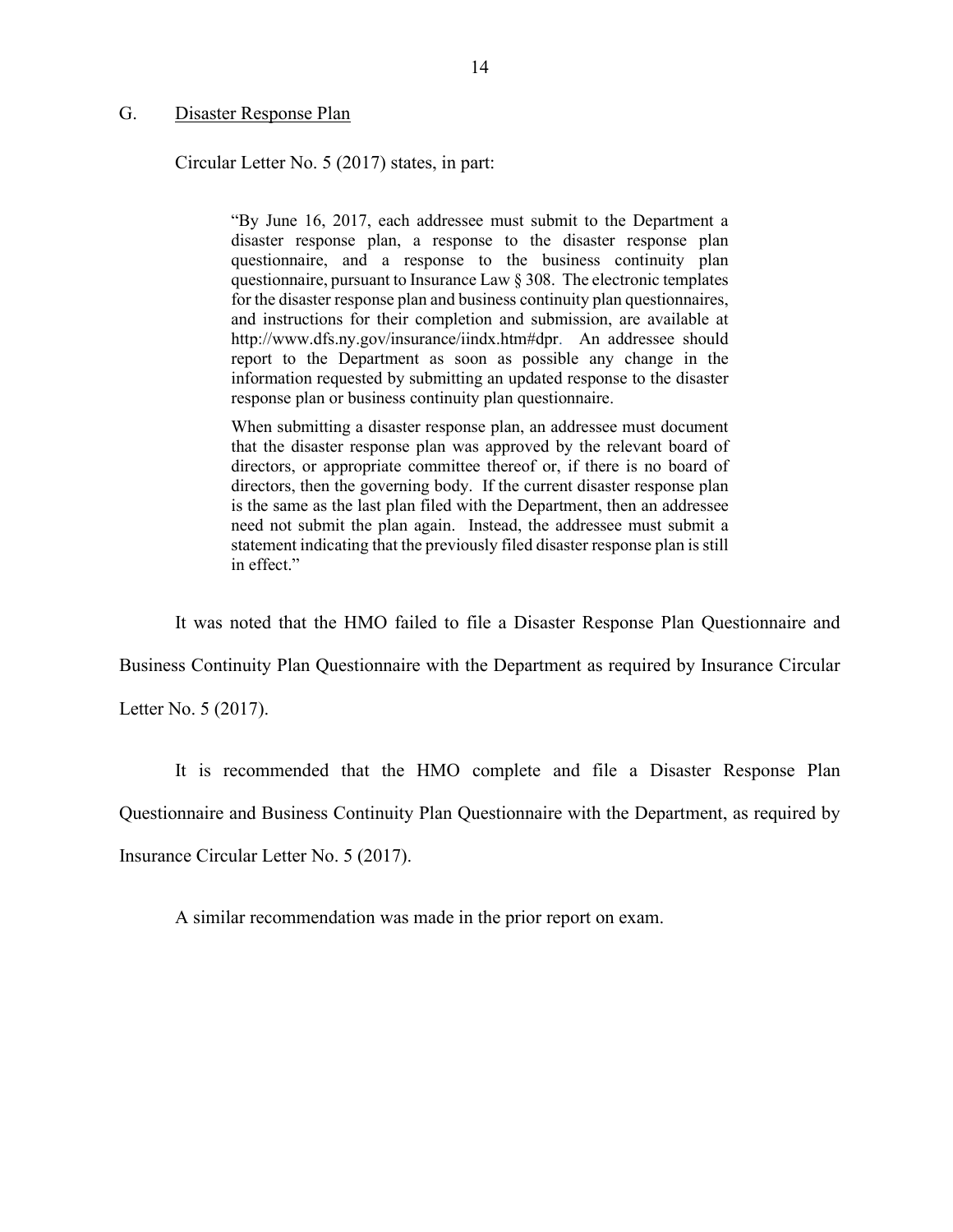#### **3. FINANCIAL STATEMENTS**

<span id="page-16-0"></span>The following statements show the assets, liabilities, and capital and surplus as of December 31, 2017, as contained in the HMO's 2017 filed annual statement, a condensed summary of operations and a reconciliation of the capital and surplus account for each of the years under review.

statutory basis statements of financial position as of December 31<sup>st</sup> of the years 2015 and 2016 PricewaterhouseCoopers LLP ("PwC") was retained by the HMO to audit the HMO's and Ernst and Young LLP, ("E&Y") was retained to audit the HMO as of December 31<sup>st</sup> of 2017, and the related statutory-basis statements of operations, capital and surplus, and cash flows for the year then ended.

PwC and E&Y concluded that the statutory financial statements presented fairly, in all material respects, the financial position of the HMO at the respective audit dates. Balances reported in these audited financial statements were reconciled to the corresponding years' annual statements with no discrepancies noted.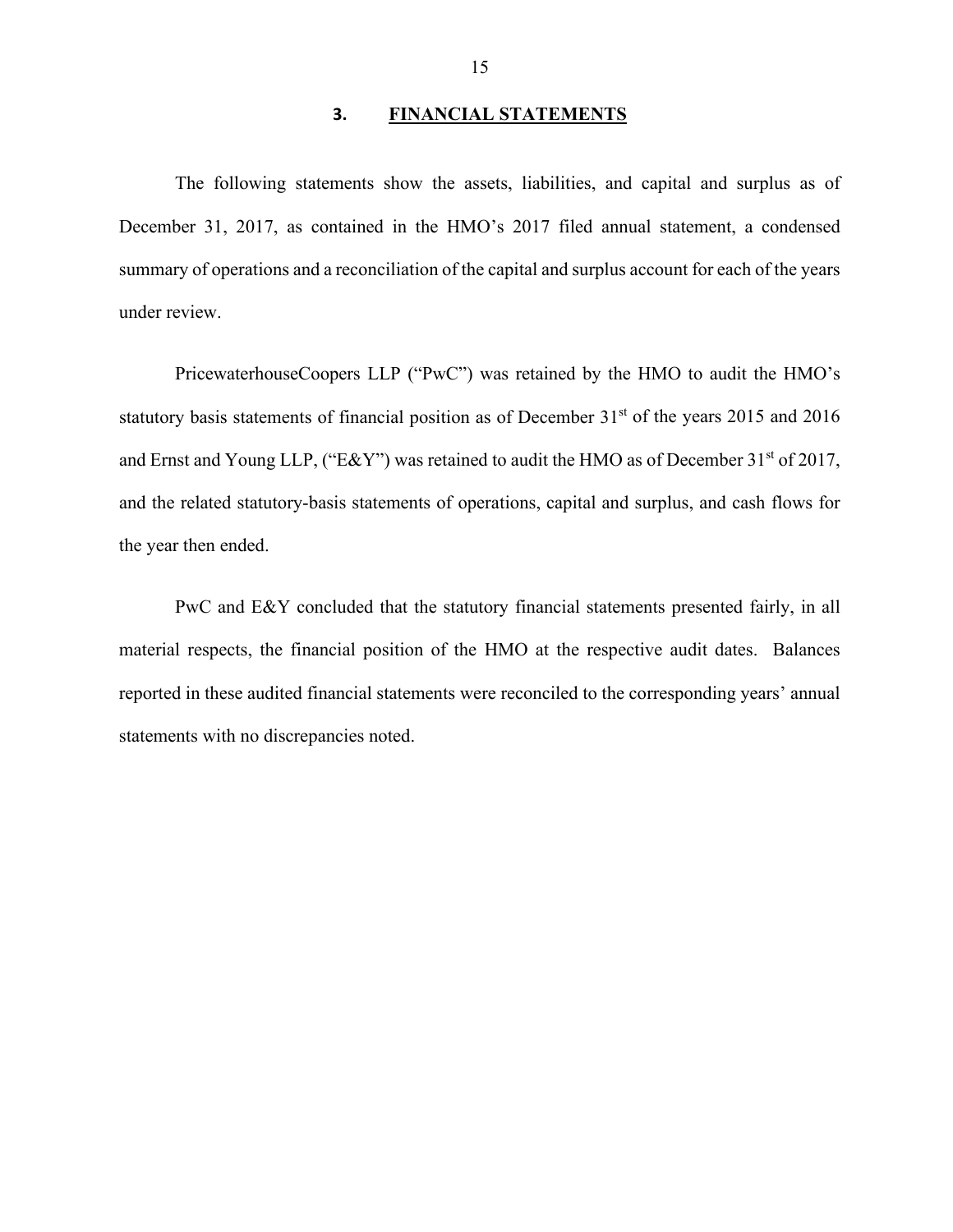## A. Balance Sheet

| Cash and short-term investments                          | \$84,876,417     |
|----------------------------------------------------------|------------------|
| Investment income due and accrued                        | 11,448           |
| Uncollected premiums in course of collection             | 10,824,326       |
| Accrued retrospective premiums                           | 648,878          |
| Other amounts receivable under reinsurance               |                  |
| contracts                                                | 14,278           |
| Net deferred tax asset                                   | 2,502,376        |
| Amounts receivable relating to uninsured plans           | 53,880           |
| Health care and other amounts receivable                 | 98,827           |
| Aggregate write-ins for other than invested assets       | <u>(424,496)</u> |
| Total assets                                             | \$98,605,934     |
| Liabilities                                              |                  |
| Claims unpaid                                            | \$43,508,615     |
| Unpaid claims adjustment expenses                        | 250,162          |
| Premiums received in advance                             | 7,284,970        |
| General expenses due or accrued                          | 11,210,961       |
| Current and foreign income tax payable                   | 569,758          |
| Amounts due to parent, subsidiaries and affiliates       | 1,455,917        |
| Liability for amounts held under uninsured plans         | 170,969          |
| <b>Total liabilities</b>                                 | \$64,451,352     |
| <b>Capital and Surplus</b>                               |                  |
| Aggregate write-ins for special surplus funds            | \$<br>120,457    |
| Common capital stock                                     | 1,000            |
| Gross paid-in and contributed surplus                    | 41,980,725       |
| Aggregate write-ins for other than special surplus funds | 20,611,688       |
| Unassigned funds (surplus)                               | (28, 559, 288)   |
| Total capital and surplus                                | \$ 34,154,582    |
| Total liabilities, capital and surplus                   | \$98,605,934     |

Note: The Internal Revenue Service has not conducted any audits of the federal income of any potential exposure of the HMO to any tax assessments, and no liability has been tax return filed on behalf of the HMO through tax year 2017. The examiner is unaware established herein relative to such contingency.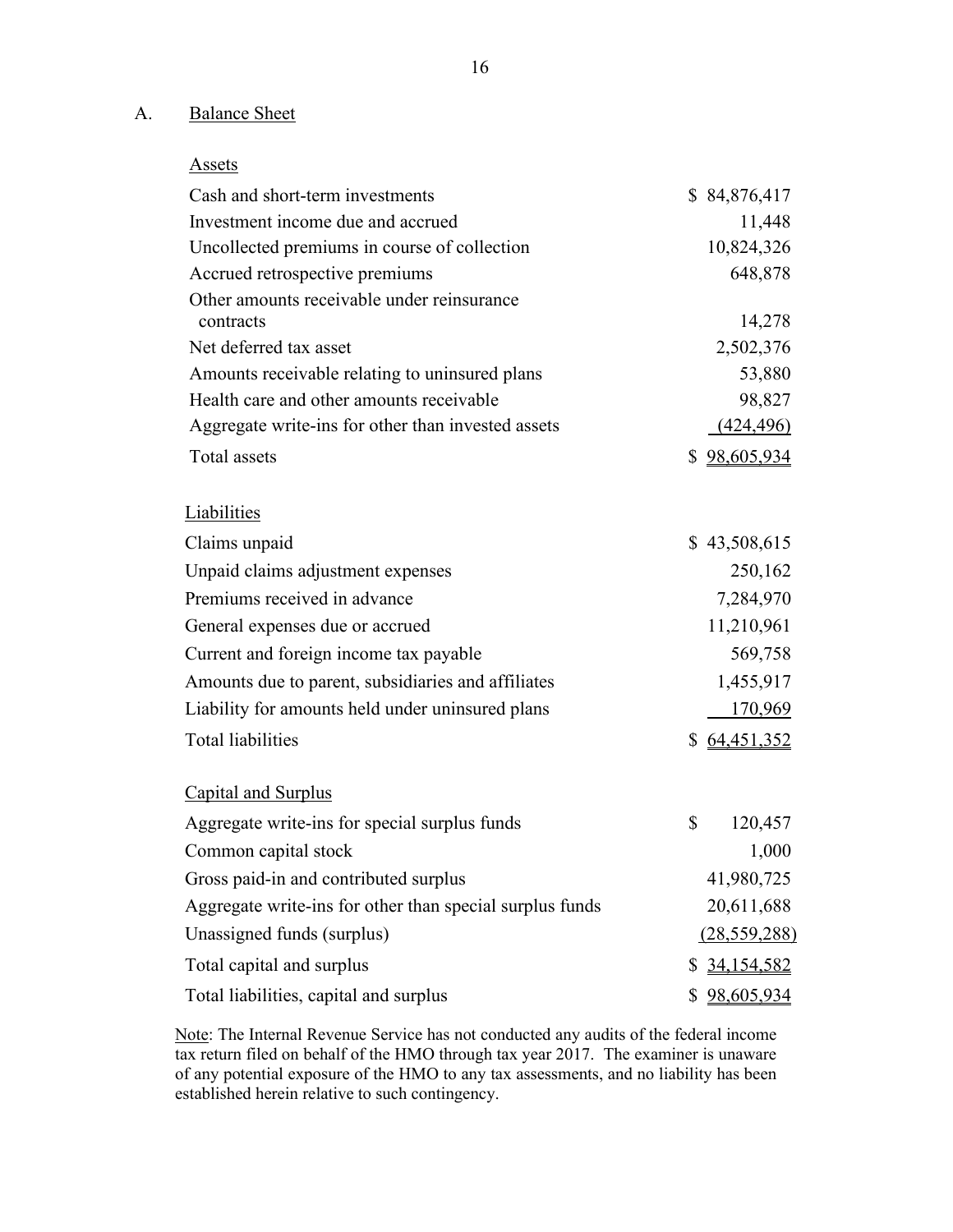## B. Statement of Revenue and Expenses and Capital and Surplus

Capital and surplus increased \$28,531,838 during the three-year examination period, January 1, 2015 through December 31, 2017, detailed as follows:

| <u>Revenue</u>                                        |               |                    |
|-------------------------------------------------------|---------------|--------------------|
| Premium                                               | \$790,904,936 |                    |
| Total revenue                                         |               | \$790,904,936      |
| <b>Expenses</b>                                       |               |                    |
| Hospital/medical benefits                             | \$613,055,753 |                    |
| Other professional services                           | 35,579,431    |                    |
| Outside referrals                                     | 405           |                    |
| Emergency room and out-of-area                        | 542,003       |                    |
| Prescription drugs                                    | 4,270,745     |                    |
| Aggregate write-ins for other hospital and<br>medical | 42,644,368    |                    |
| Claims adjustment expenses                            | 8,571,201     |                    |
| General administrative expenses                       | 58, 364, 279  |                    |
| Net reinsurance recoveries                            | (39, 573)     |                    |
| Total underwriting deductions                         |               | <u>762,988,612</u> |
| Net underwriting gain                                 |               | \$27,916,324       |
| Net investment income earned                          |               | 82,177             |
| Federal and foreign income taxes incurred             |               | 569,758            |
| Net income                                            |               | \$27,428,743       |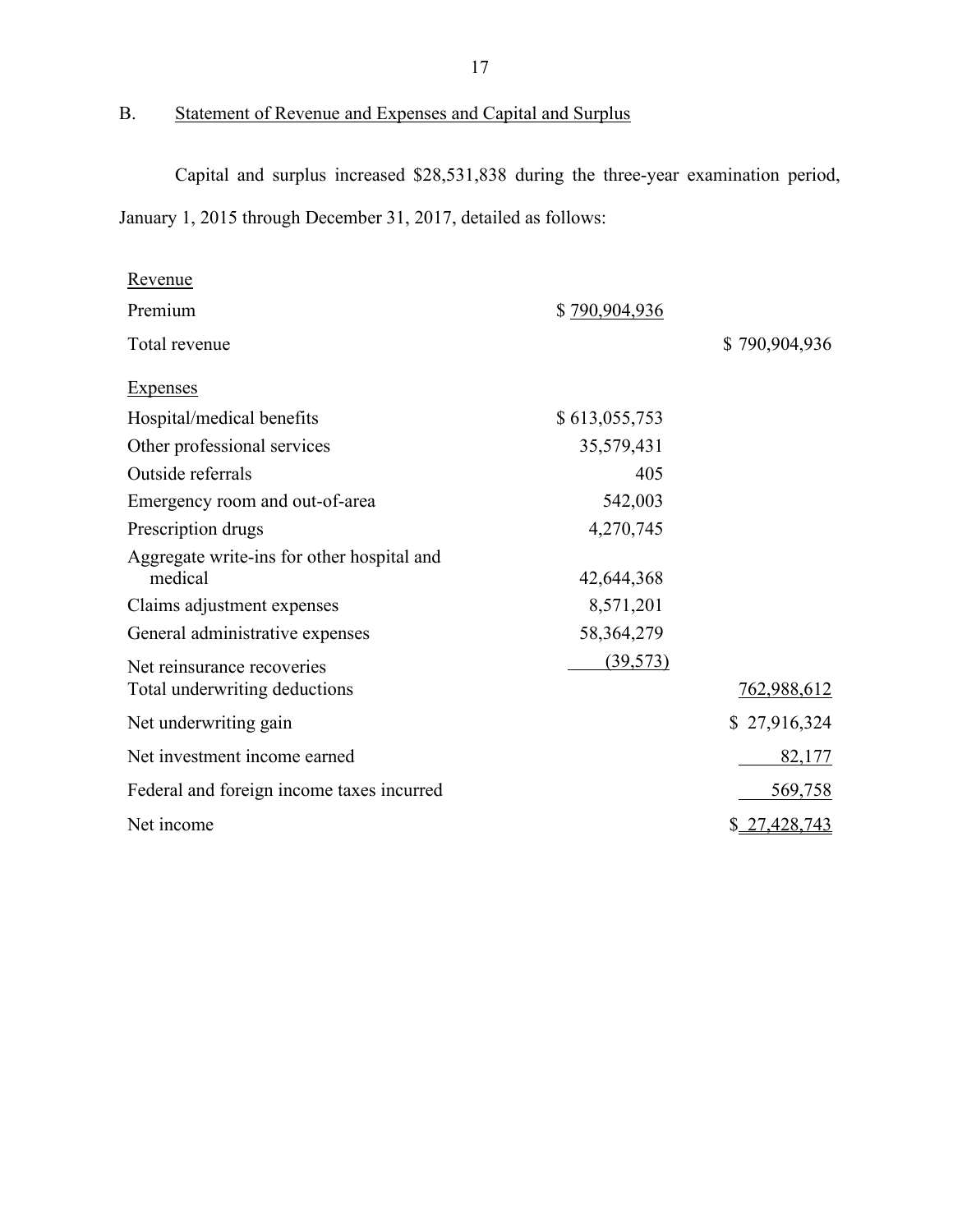#### <span id="page-19-0"></span>Changes in Capital and Surplus

| Capital and surplus, per report on examination,<br>as of December 31, 2014 |                     |                      | \$5,622,744  |
|----------------------------------------------------------------------------|---------------------|----------------------|--------------|
|                                                                            | Gains in<br>Surplus | Losses in<br>Surplus |              |
| Net income                                                                 | \$27,428,743        |                      |              |
| Change in net deferred income tax                                          | 2,523,750           |                      |              |
| Change in non-admitted assets                                              |                     | \$1,420,655          |              |
| Net gain in capital and surplus                                            |                     |                      | \$28,531,838 |
| Capital and surplus, per report on examination,<br>as of December 31, 2017 |                     |                      | \$34,154,582 |

#### **4. MARKET CONDUCT ACTIVITIES**

 claimants. The review was general in nature and is not to be construed to encompass the more precise scope of a market conduct examination. The review was directed at the practices of the In the course of this examination, a review was made of the manner in which the HMO conducts its business practices and fulfills its contractual obligations to policyholders and HMO in the following major areas:

- A. Record Retention Policy
- B. Standards for Prompt, Fair and Equitable Settlement of Claims for Health Care and Payments for Health Care Services ("Prompt Pay Law")

#### A. Record Retention Policy

 243.2(b)(6) of Insurance Regulation No. 152 (11 NYCRR 243.2), which states: During the examination period, the HMO did not maintain complaint records forwarded from the Department's Consumer Assistance Unit. This is not in compliance with Part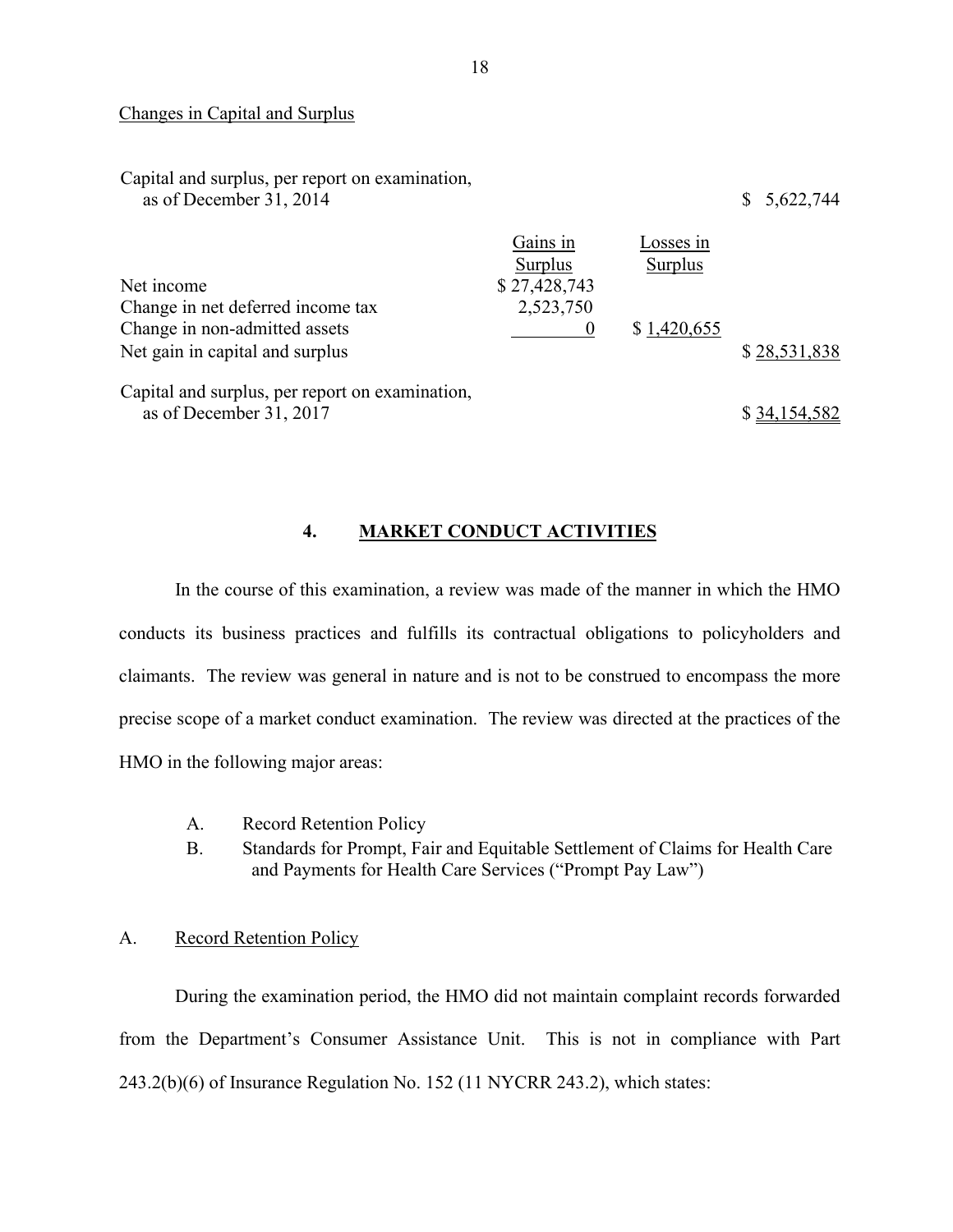<span id="page-20-0"></span> for six calendar years after all elements of the complaint are resolved and the "(b) Except as otherwise required by law or regulation, an insurer shall maintain: "(6) A complaint record required to be maintained under chapter IX of this Title file is closed."

 The above-mentioned regulation requires the HMO to maintain complaint records for six (6) calendar years after the resolution of all the elements of the complaint, and the file is closed. The maintenance of proper records and processes help generate the flow of timely, relevant and reliable information from within and outside the organization.

 It is recommended that the HMO comply with Part 243.3(b)(6) of Insurance Regulation No. 152 by maintaining all complaint records for six calendar years after all elements of the complaints are resolved and the file has been closed.

## B. Standards for Prompt, Fair and Equitable Settlement of Claims for Health Care and Payments for Health Care Services ("Prompt Pay Law")

 settlement of claims for health care and payments for health care services" ("Prompt Pay Law"), Section 3224-a of the New York Insurance Law, "Standards for prompt, fair and equitable requires all insurers to pay undisputed claims within 30 days of receipt of a claim that is transmitted via the internet or electronic mail or 45 days of receipt of a claim submitted by other means such as paper or facsimile. If such undisputed claims are not paid within the respective 30 or 45 days of receipt, interest may be payable.

 care provider, in writing, within 30 calendar days of the receipt of the claim that it is not obligated In a case where the obligation of an insurer is not reasonably clear the insurer shall (1) pay any undisputed portion of the claim and notify the policyholder, covered person or health to pay the claim in whole or in part, stating the specific reasons why it is not liable; or (2) request all additional information needed to determine liability to pay the claim or make the health care payment.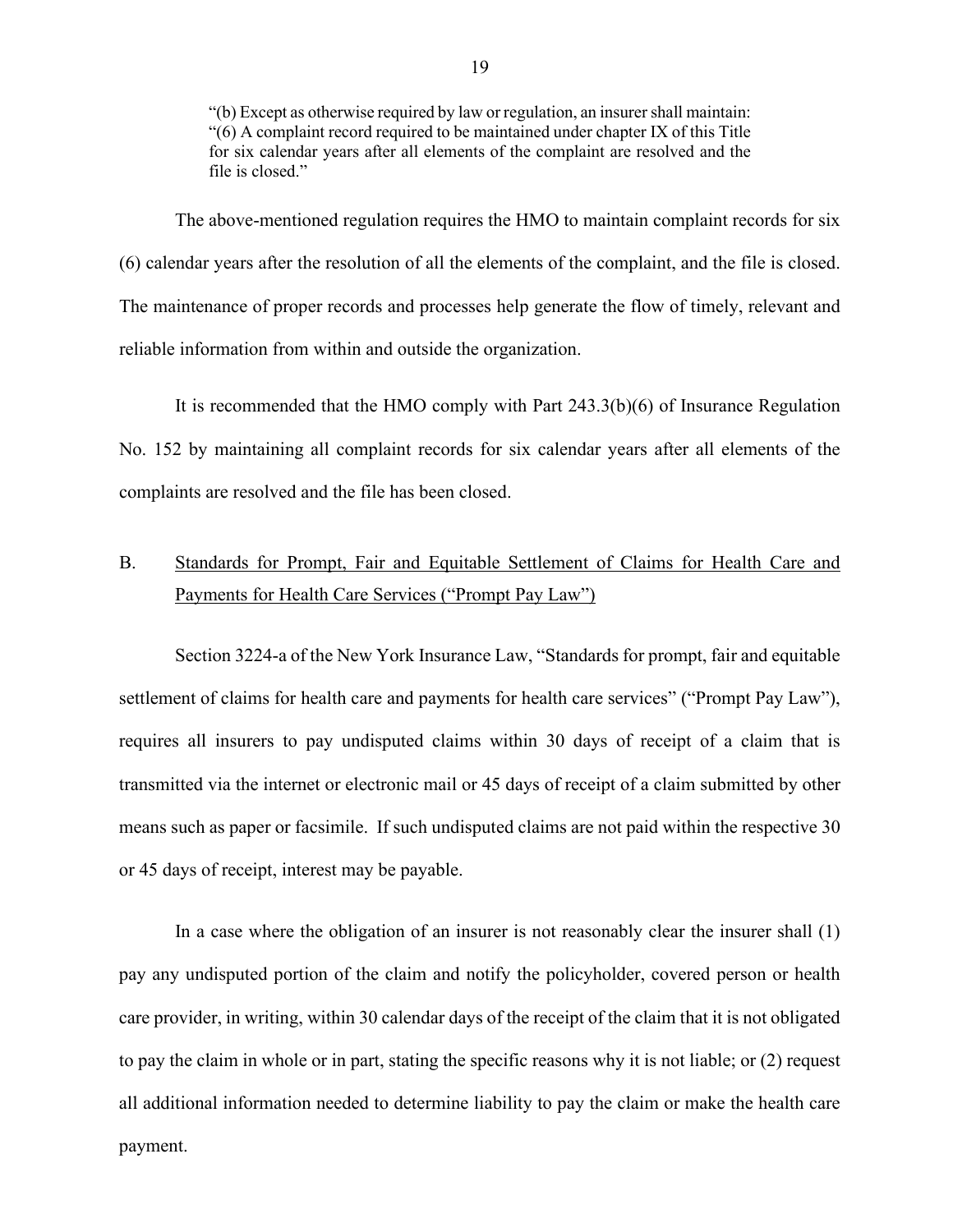#### Section 3224-a(a) of the New York Insurance Law states in part:

 "(a) Except in a case where the obligation of an insurer or an organization or reasonably clear, or when there is a reasonable basis supported by specific health care services rendered was submitted fraudulently, such insurer or person or make a payment to a health care provider within thirty days of receipt electronic mail, or forty-five days of receipt of a claim or bill for services rendered corporation licensed or certified pursuant to article … forty-four of the public health law to pay a claim submitted by a policyholder or person covered under such policy ("covered person") or make a payment to a health care provider is not information available for review by the superintendent that such claim or bill for organization or corporation shall pay the claim to a policyholder or covered of a claim or bill for services rendered that is transmitted via the internet or that is submitted by other means, such as paper or facsimile."

In addition, Section  $3224-a(c)(1)$  of the New York Insurance Law states:

 $\mathcal{C}(c)(1)$  Except as provided in paragraph two of this subsection, each claim or bill or organization or corporation that fails to adhere to the standards contained in this section shall be obligated to pay to the health care provider or person submitting the claim, in full settlement of the claim or bill for health care services, such claim or health care payment of the greater of the rate equal to the rate set or twelve percent per annum, to be computed from the date the claim or health for health care services processed in violation of this section shall constitute a separate violation. In addition to the penalties provided in this chapter, any insurer the amount of the claim or health care payment plus interest on the amount of by the commissioner of taxation and finance for corporate taxes pursuant to paragraph one of subsection (e) of section one thousand ninety-six of the tax law care payment was required to be made. When the amount of interest due on such a claim is less than two dollars, and insurer or organization or corporation shall not be required to pay interest on such claim."

A review was also performed as to the manner in which the HMO handled the denial of

its claims.

Section 3224-a(b) of the New York Insurance Law states:

 licensed or certified pursuant to article forty-three or forty-seven of this chapter or article forty-four of the public health law to pay a claim or make a payment for health care services rendered is not reasonably clear due to a good faith dispute regarding the eligibility of a person for coverage, the liability of another insurer the benefits covered under a contract or agreement, or the manner in which thirty calendar days of the receipt of the claim:(1) that it is not obligated to pay "(b) In a case where the obligation of an insurer or an organization or corporation or corporation or organization for all or part of the claim, the amount of the claim, services were accessed or provided, an insurer or organization or corporation shall pay any undisputed portion of the claim in accordance with this subsection and notify the policyholder, covered person or health care provider in writing within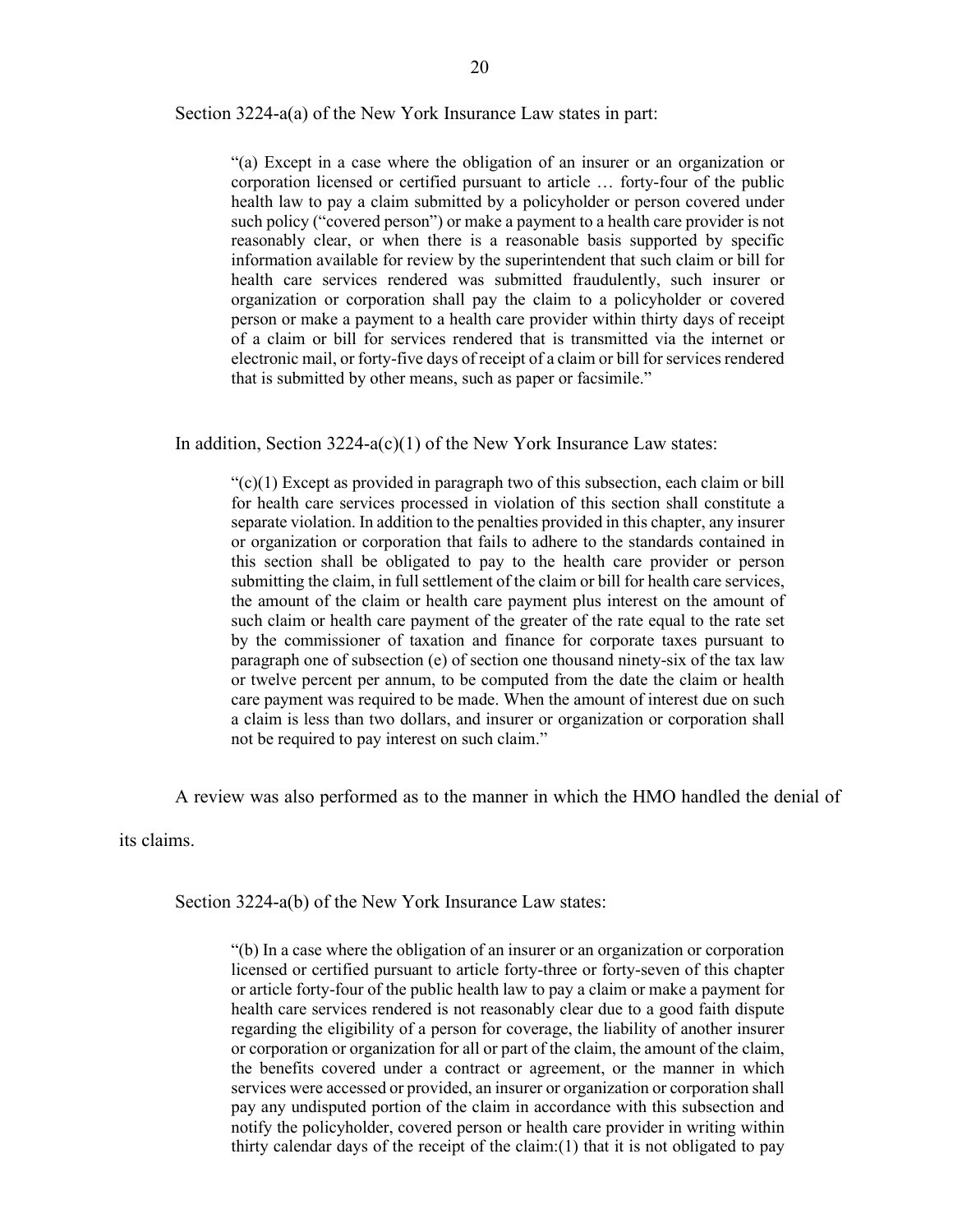the claim or make the medical payment, stating the specific reasons why it is not liable; or (2) to request all additional information needed to determine liability to pay the claim or make the health care payment. Upon receipt of the information requested in paragraph two of this subsection or an appeal of a claim or bill for insurer or organization or corporation licensed or certified pursuant to article health care services denied pursuant to paragraph one of this subsection, an forty-three or forty-seven of this chapter or article forty-four of the public health law shall comply with subsection (a) of this section."

 of Section 3224-a(a) and 3224-(a)(b) of the New York Insurance Law ("NYIL"), and, if interest period, January 1, 2017 through December 31, 2017, were segregated for review. A statistical sample of claims not adjudicated within 30 days of receipt for claims transmitted via the internet or electronic mail, or paid within 45 days of receipt for claims submitted by other means such as paper or a facsimile by the HMO was reviewed by the examiner to determine whether the claims were processed in compliance with the timeframe requirements was required and appropriately paid pursuant to Section  $3224-a(c)(1)$  of the NYIL. Accordingly, all claims that were not adjudicated within the respective 30/ 45 day time frames during the

 The review found 115,659 dual-eligible (Medicare and Medicaid) claims of which 5,969 claims took longer than forty-five  $(45)$  / thirty  $(30)$  days to pay, or longer than thirty  $(30)$  days to deny. A statistical sample of 167 claims was selected from this population for review.

The chart below shows the number of violations from the sample which were then extrapolated to the population of claims used for the sample as described above.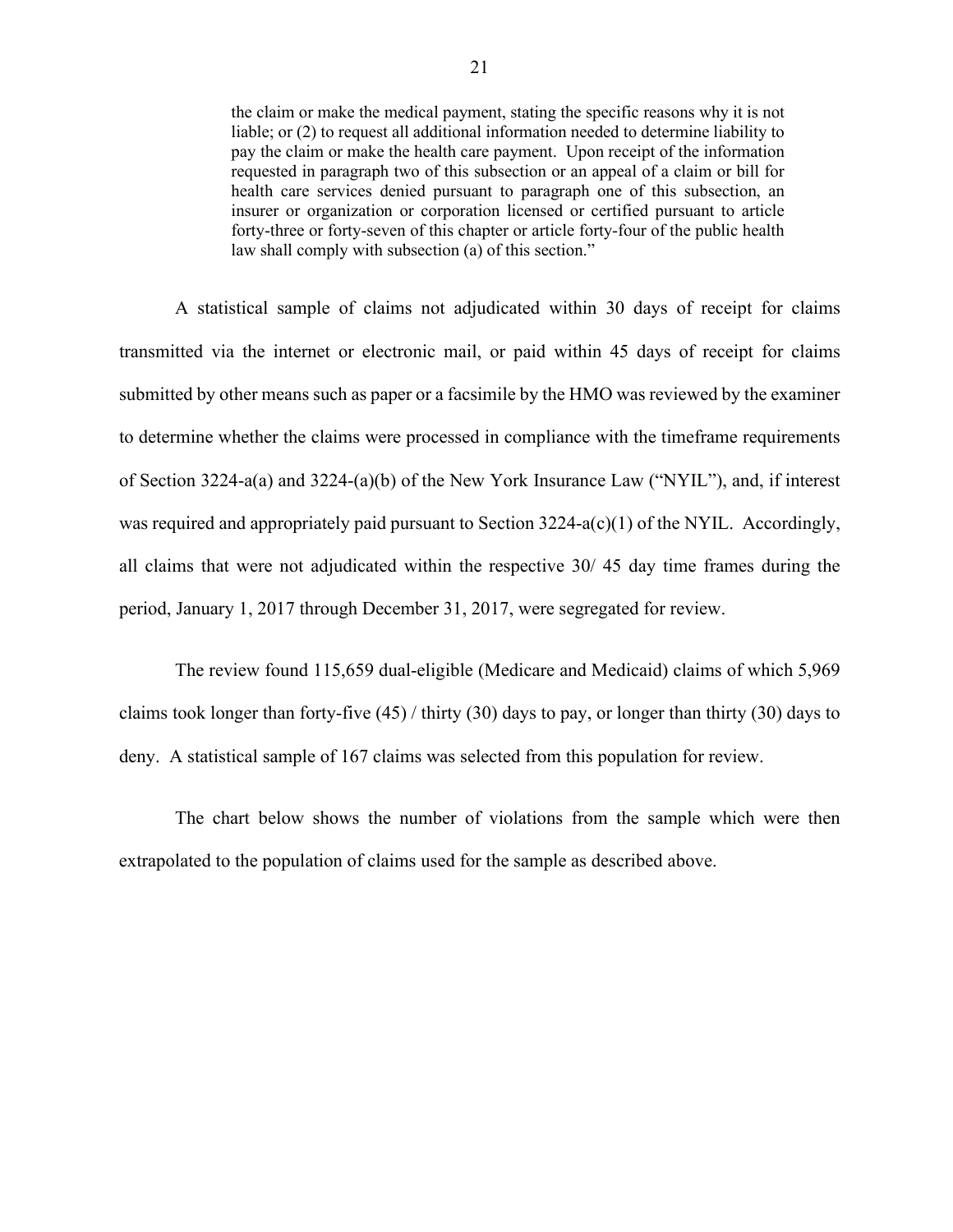The following chart illustrates the HMO's compliance with the Prompt Pay Law, as determined by this examination:

#### **Summary of Violations of Sections 3224-a(a) and (b)of the New York Insurance Law**

| Total dual eligible claims population                                            | 115,659 |
|----------------------------------------------------------------------------------|---------|
| Population of claims paid after 30/45 days or denied after<br>30 days of receipt | 5,969   |
| Sample size                                                                      | 167     |
| Number of claims with violations                                                 | 158     |
| <b>Calculated violation rate</b>                                                 | 94.61%  |
| Lower violation limit                                                            | 98.04%  |
| Upper violation limit                                                            | 91.19%  |
| <b>Calculated claims in violation</b>                                            | 5,647   |
| Lower limit transactions in violation                                            | 5,852   |
| Upper limit transactions in violation                                            | 5,443   |

 **Note**: The lower and upper violation limits represent the range of potential error (e.g., if 100 samples were selected, the rate of error would fall between these limits 95 times).

where its obligation to pay is unclear within the time frame requirements of Section 3224-a(a) It is recommended that the HMO pay, deny or request additional information on claims and (b) of the New York Insurance Law.

A similar recommendation was cited in the prior report on examination.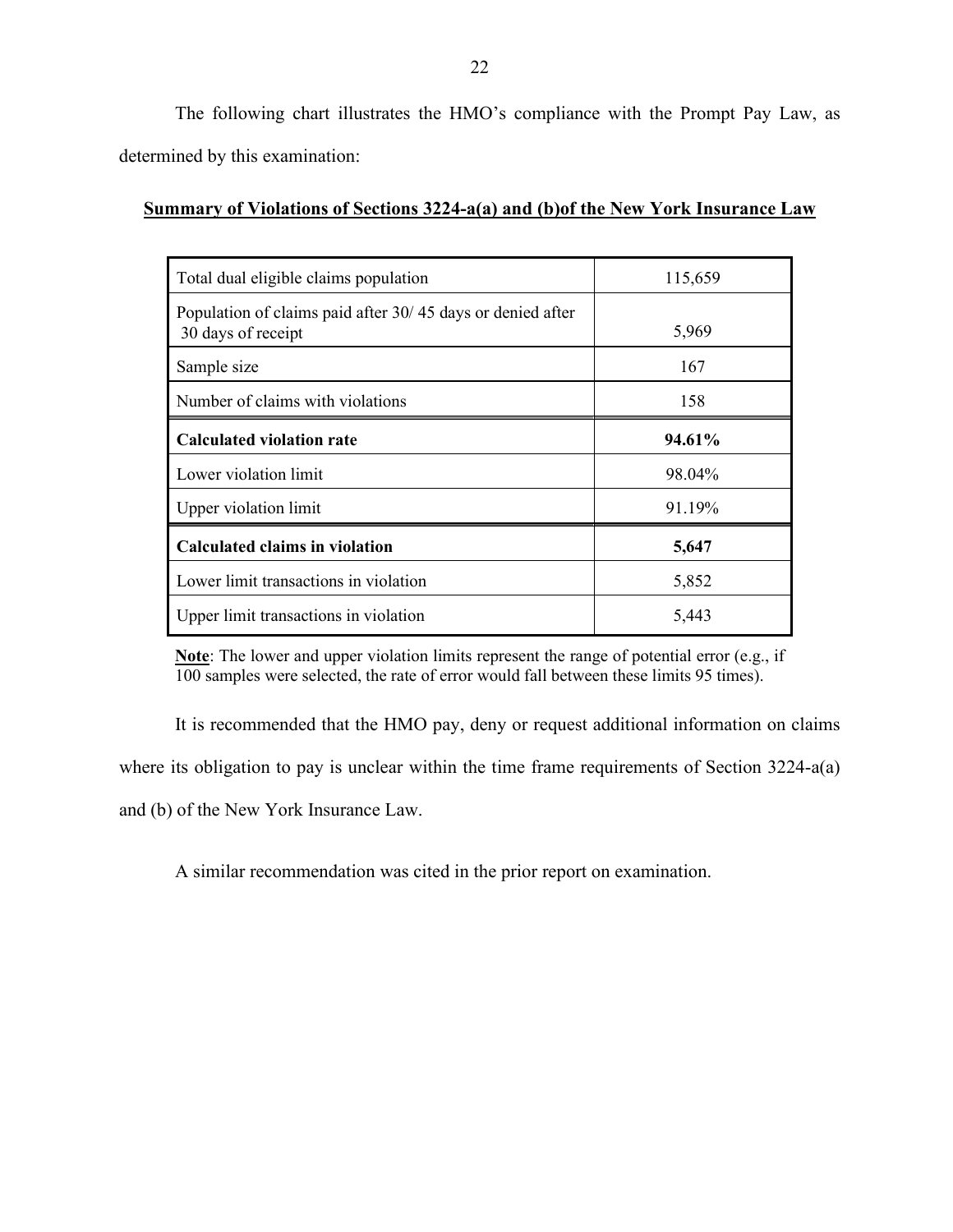### **5. COMPLIANCE WITH PRIOR REPORT ON EXAMINATION**

The prior report on examination as of December 31, 2014, contained the following nine

(9) recommendations (page number refers to the prior report on examination):

#### **ITEM NO. PAGE NO.**

#### Corporate Governance

 of the New York Insurance Law by requiring each member of member received and read the prior report on examination 1. It is recommended that the HMO comply with Section 312(b) the board of directors to sign a statement, which shall be retained in the insurer's files, confirming that such board issued by the Department.

> *Subsequent to the examination date, the HMO provided signed statements from each board member confirming they have received and read the Department's issued prior report on examination, as required of Section 312(b) of the New York Insurance Law.*

> *The HMO failed to comply with the above recommendation during the exam period under review. A similar recommendation is contained herein.*

Internal Audit

2. As a best business practice, it is recommended that the HMO ensures that its board members periodically review the requirements for an internal audit function and document their decision in their meeting minutes.

> *The HMO will continue to periodically review the parent company, SWH Holdings, Inc. and its subsidiaries requirements for an internal audit function and maintain documentation of such review. As of October 31, 2017, Magellan Health (Magellan) acquired the Company's ultimate which includes the Company. As such, the Company will be subject to review of Magellan's internal audit function.*

*The HMO has complied with this recommendation.* 

6

7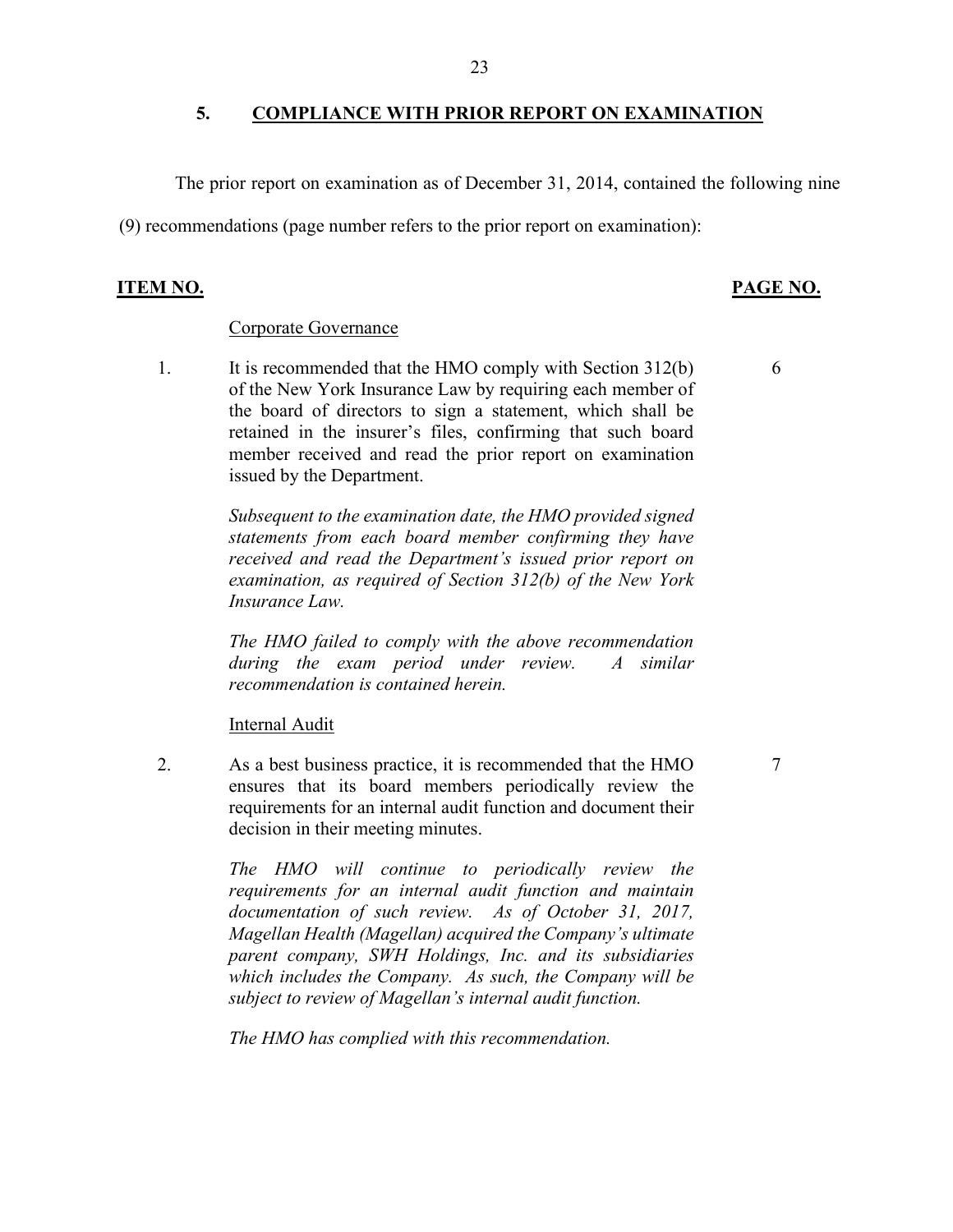#### Internal Audit-Cont'd.

 an internal audit function, such internal audit function be 3. It is also recommended, in the event that the HMO establishes maintained under the direct supervision of the audit committee, with administrative reporting to management.

> *The HMO will continue to periodically review the parent company, SWH Holdings, Inc. and its subsidiaries requirements for an internal audit function and maintain documentation of such review. As of October 31, 2017, Magellan Health (Magellan) acquired the Company's ultimate which includes the Company. As such, Company will be subject to review of Magellan's internal audit function.*

24

*The HMO has complied with this recommendation.* 

4. It is further recommended that the HMO's audit committee should take the responsibility of reviewing the internal audit director's performance and compensation.

> *The HMO will continue to periodically review the parent company, SWH Holdings, Inc. and its subsidiaries requirements for an internal audit function and maintain documentation of such review. As of October 31, 2017, Magellan Health (Magellan) acquired the Company's ultimate which includes the Company. As such, the Company will be subject to review of Magellan's internal audit function.*

*The HMO has complied with this recommendation.* 

Disaster Response Plan

 Questionnaire with the Department, as required by Insurance 5. It is recommended that the HMO complete and file the Disaster Response Plan Questionnaire and Business Continuity Plan Circular Letter No. 4 (2015).

> *Subsequent to the due date of June 1, 2015, the HMO submitted to the Department its Disaster Response Plan Questionnaire and Business Continuity Plan Questionnaire.*

*The HMO has complied with this recommendation.* 

7

11

7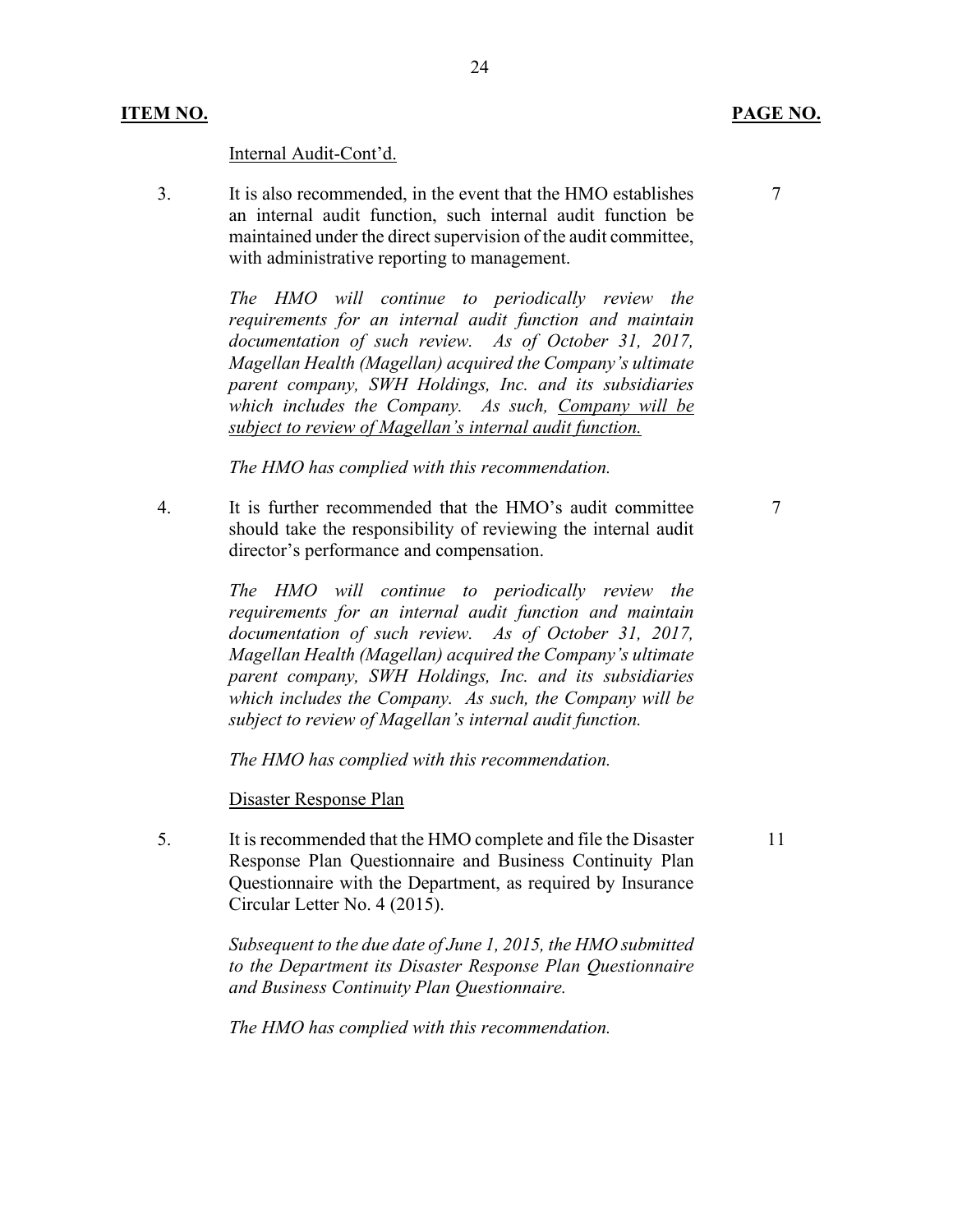#### **ITEM NO. PAGE NO.**

### Holding Company System

6. It is recommended that if there is a change in control of the HMO, the potential controlling person and the HMO obtain approval from DOH prior to the implementation of such control change, as required by 10 NYCRR 98-1.9(a). 12

*The HMO has complied with this recommendation.* 

#### Record Retention Policy

7. It is recommended that the HMO establish and maintain a record retention policy, as required by Part 243.3(c) of Insurance Regulation No. 152 (11 NYCRR 243.3(c)). 21

*The HMO has complied with this recommendation.* 

#### Prompt Pay Law

8. It is recommended that the HMO comply with Section 3224-a(a) of the New York Insurance Law by making appropriate payment of all claims within the time frames prescribed by the aforementioned section of the Insurance Law. 25

> *The HMO has not complied with this recommendation. A similar recommendation was included in the prior report on examination.*

9. It is recommended that the HMO takes step to ensure compliance with Section 3224-a(b) of the New York Insurance Law. 26

> *The HMO has not complied with this recommendation. A similar recommendation was included in the prior report on examination.*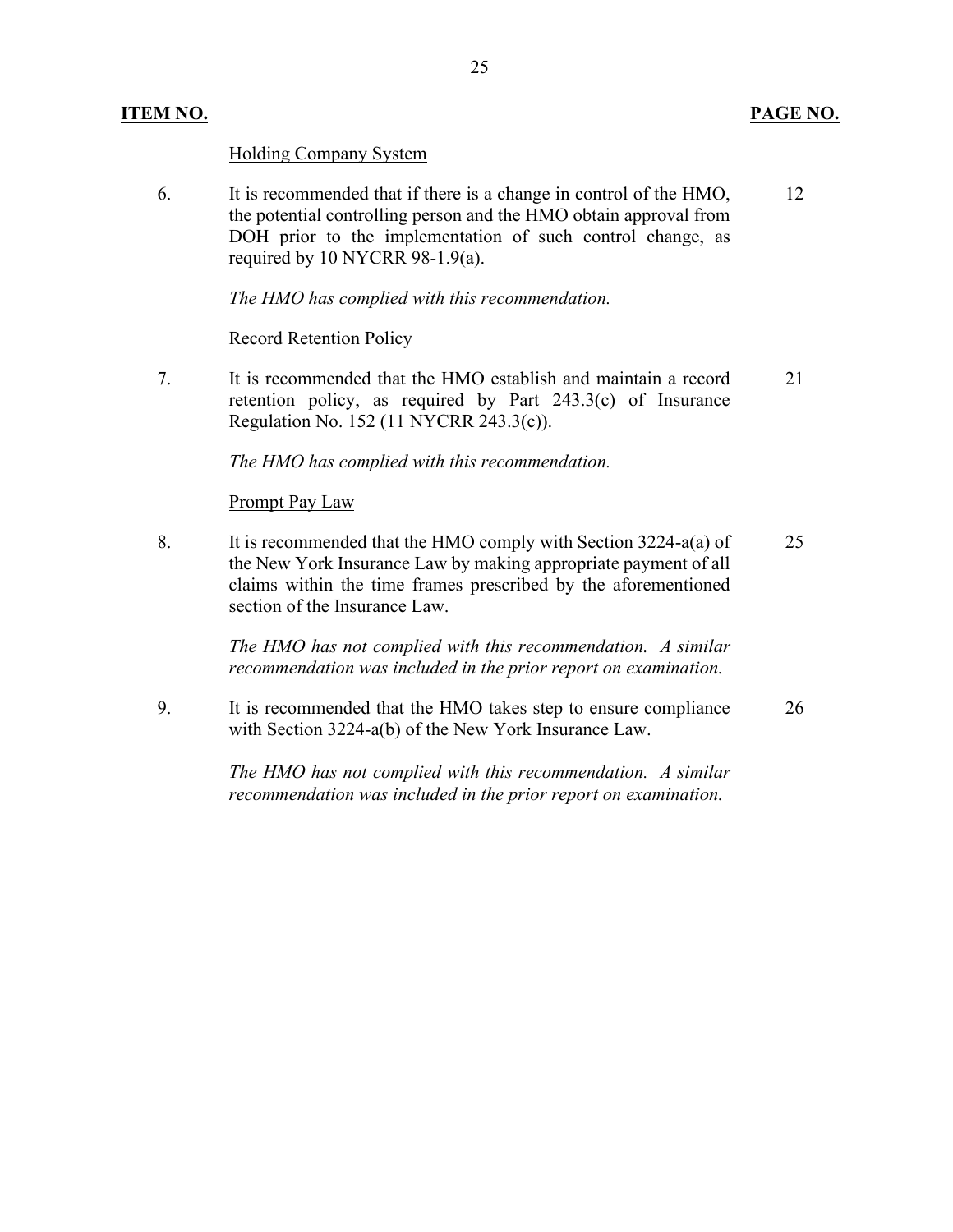### **6. SUMMARY OF COMMENTS AND RECOMMENDATIONS**

#### **ITEM PAGE NO.**

6

#### A. Corporate Governance

It is recommended that the HMO comply with Section 312(b) of the New York Insurance Law by requiring each member of its board of directors to sign a statement, which shall be retained in the HMO's files, confirming that such board member received and read the prior report on examination issued by the Department.

*Subsequent to the examination date, the HMO provided signed statements from each board member confirming they have received and read the Department's issued prior report on examination, as required of Section 312(b) of the New York Insurance Law.* 

#### B. Abandoned Property

- i. It is recommended that the HMO comply with the requirements of Section 1316 of the New York Abandoned Property Law by filing the requisite abandoned property reports with the Office of the New York Comptroller. 13
- ii. It is also recommended that the HMO comply with the requirements of Section 1316 of the New York Abandoned Property Law by annually publishing a list of names with the last known addresses of the persons appearing to be entitled to such abandoned property. 13
- iii. It is further recommended that the HMO file proof of such publication with the Office of the State Comptroller. 13
- C. Disaster Response Plan

 It is recommended that the HMO complete and file the Disaster Circular Letter 5 (2017). Response Plan Questionnaire and Business Continuity Plan Questionnaire with the Department, as required by Insurance 14

### D. Record Retention Policy

 resolved and the file has been closed. It is recommended that the HMO comply with Part 243.3(b)(6) of Insurance Regulation No. 152 by maintaining all complaint records for six calendar years after all elements of the complaints are 19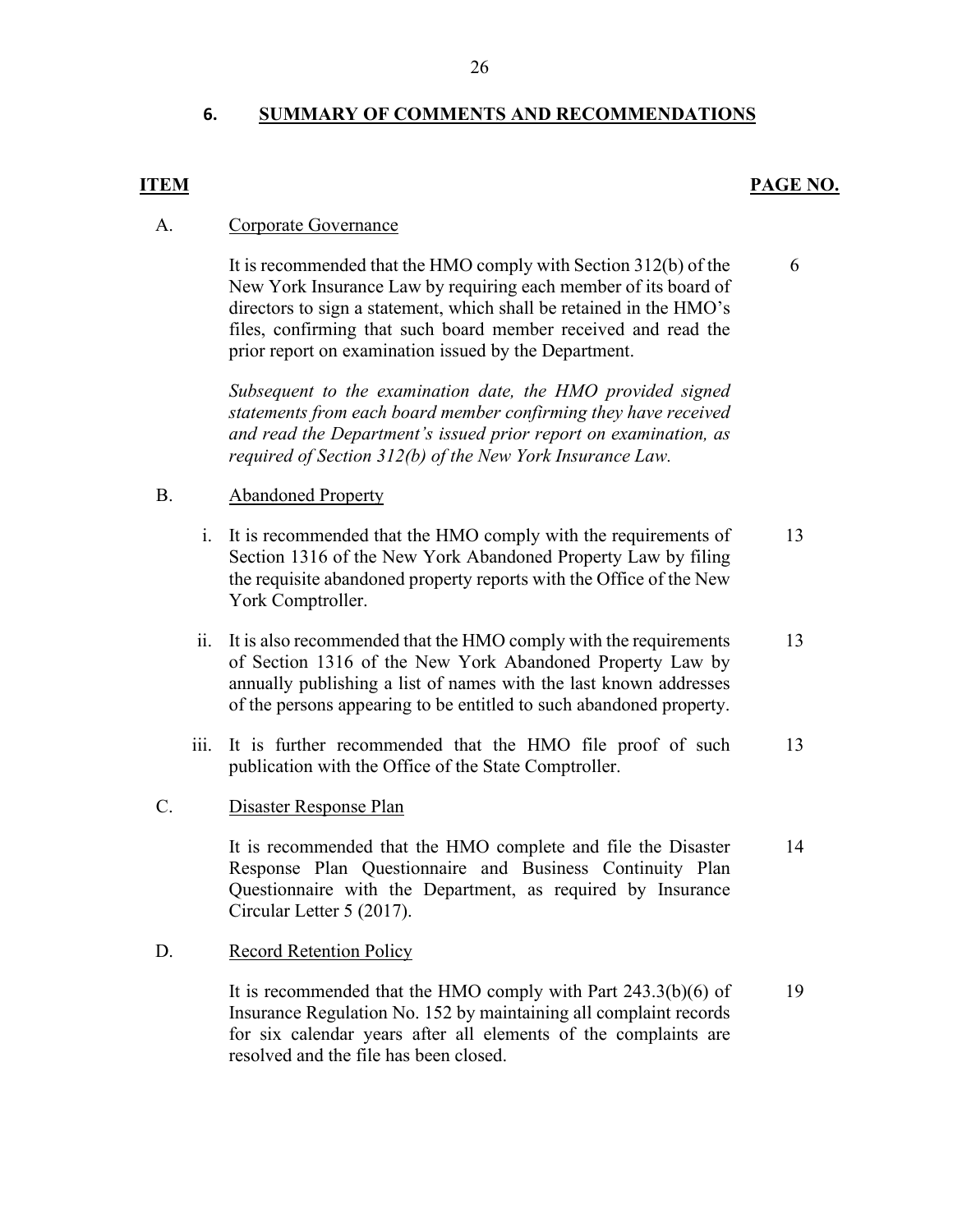E. Standards for Prompt, Fair and Equitable Settlement of Claims for Health Care and Payments for Health Care Services ("Prompt Pay  $Law$ ")

> It is recommended that the HMO pay, deny or request additional information on claims where its obligation to pay is unclear within the time frame requirements of Section 3224-a(a) and (b) of the New York Insurance Law. 22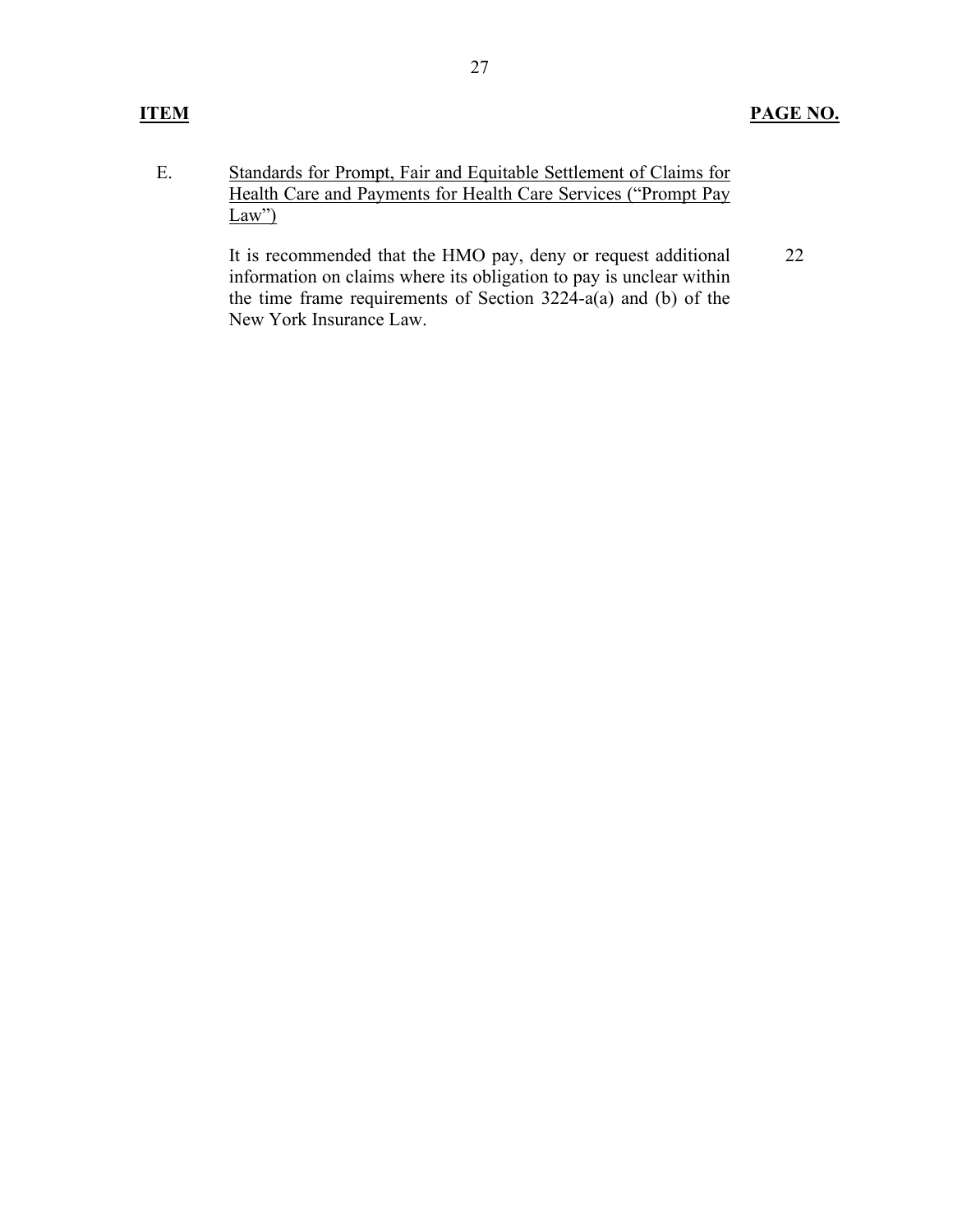Respectfully submitted,

Victor Estrada Senior Insurance Examiner

\_\_\_\_\_\_\_\_\_\_\_\_\_\_\_\_\_\_\_\_\_\_

STATE OF NEW YORK  $)$ COUNTY OF NEW YORK  $\qquad \qquad )$ )SS. )

Victor Estrada, being duly sworn, deposes and says that the foregoing report submitted by him is true to the best of his knowledge and belief.

Victor Estrada

\_\_\_\_\_\_\_\_\_\_\_\_\_\_\_\_\_\_\_\_\_\_